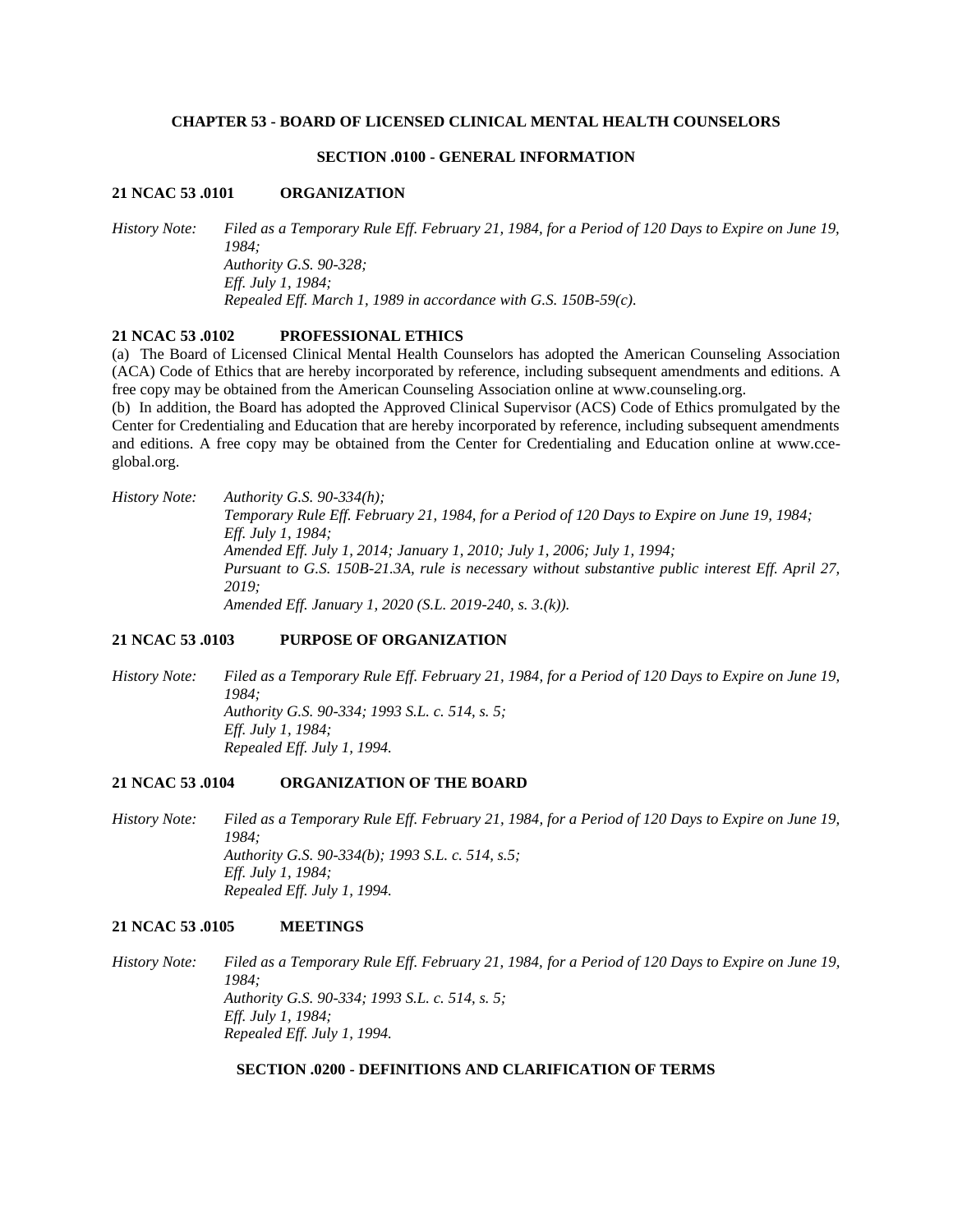### **21 NCAC 53 .0201 SUPERVISION**

*History Note: Filed as a Temporary Rule Eff. February 21, 1984, for a Period of 120 Days to Expire on June 19, 1984; Authority G.S. 90-334; 90-336(b)(3); 1993 S.L. c. 514, s. 5; Eff. July 1, 1984; Amended Eff. April 1, 1989; Repealed Eff. July 1, 1994.*

# **21 NCAC 53 .0202 PRIVILEGED COMMUNICATION**

Privileged Communication shall mean any communication between client and counselor, given in confidence and not intended to be disclosed to third persons other than those to whom disclosure is made in the furtherance of the rendition of professional services to the client.

*History Note: Authority G.S. 8-53.8; 90-334; Temporary Rule Eff. February 21, 1984, for a Period of 120 Days to Expire on June 19, 1984; Eff. July 1, 1984; Pursuant to G.S. 150B-21.3A, rule is necessary without substantive public interest Eff. April 27, 2019.*

# **21 NCAC 53 .0203 STATEMENT OF PROFESSIONAL INTENT**

*History Note: Filed as a Temporary Rule Eff. February 21, 1984, for a Period of 120 Days to Expire on June 19, 1984; Authority G.S. 90-334; 90-336; 1993 S.L. c. 514, s. 5; Eff. July 1, 1984; Amended Eff. April 1, 1989;*

*Repealed Eff. July 1, 1994.*

### **21 NCAC 53 .0204 PROFESSIONAL DISCLOSURE STATEMENT REQUIREMENTS FOR LCMHCAS AND LCMHC**

A Professional Disclosure Statement is a printed document that includes the following information:

- (1) name of licensee or applicant;
- (2) the licensee's or applicant's highest relevant degree, year degree received, discipline of degree (e.g., counseling, school counseling), and name of institution granting the degree;
- (3) names and numbers of all relevant credentials (licenses, certificates, or registrations);
- (4) number of years of counseling experience;
- (5) description of services offered and clientele (populations) served;
- (6) length of sessions, specific fee or range of fees charged per session (if no fee is charged, a statement to that effect), and methods of payments for services, including information about billing or insurance reimbursement;
- (7) an explanation of confidentiality, including responsibilities and exceptions (e.g., child or elder abuse, court order);
- (8) a statement of procedure for registering complaints, including the full name, address, and telephone number of the Board's office;
- (9) signature and date spaces for both the client and licensee; and
- (10) level of licensure and whether the licensee is under supervision. If under supervision, include name of supervisor.

A current copy of this statement shall be provided to each client prior to the performance of professional counseling services. An updated Professional Disclosure Statement shall be submitted at the time of renewal to the Board's office at 7-D Terrace Way, Greensboro, NC 27403. The counselor shall retain a file copy of the Professional Disclosure Statement signed by each client.

*History Note: Authority G.S. 90-334; 90-334(h); 90-343; Eff. July 1, 1994; Amended Eff. July 1, 2014; January 1, 2010; July 1, 1995;*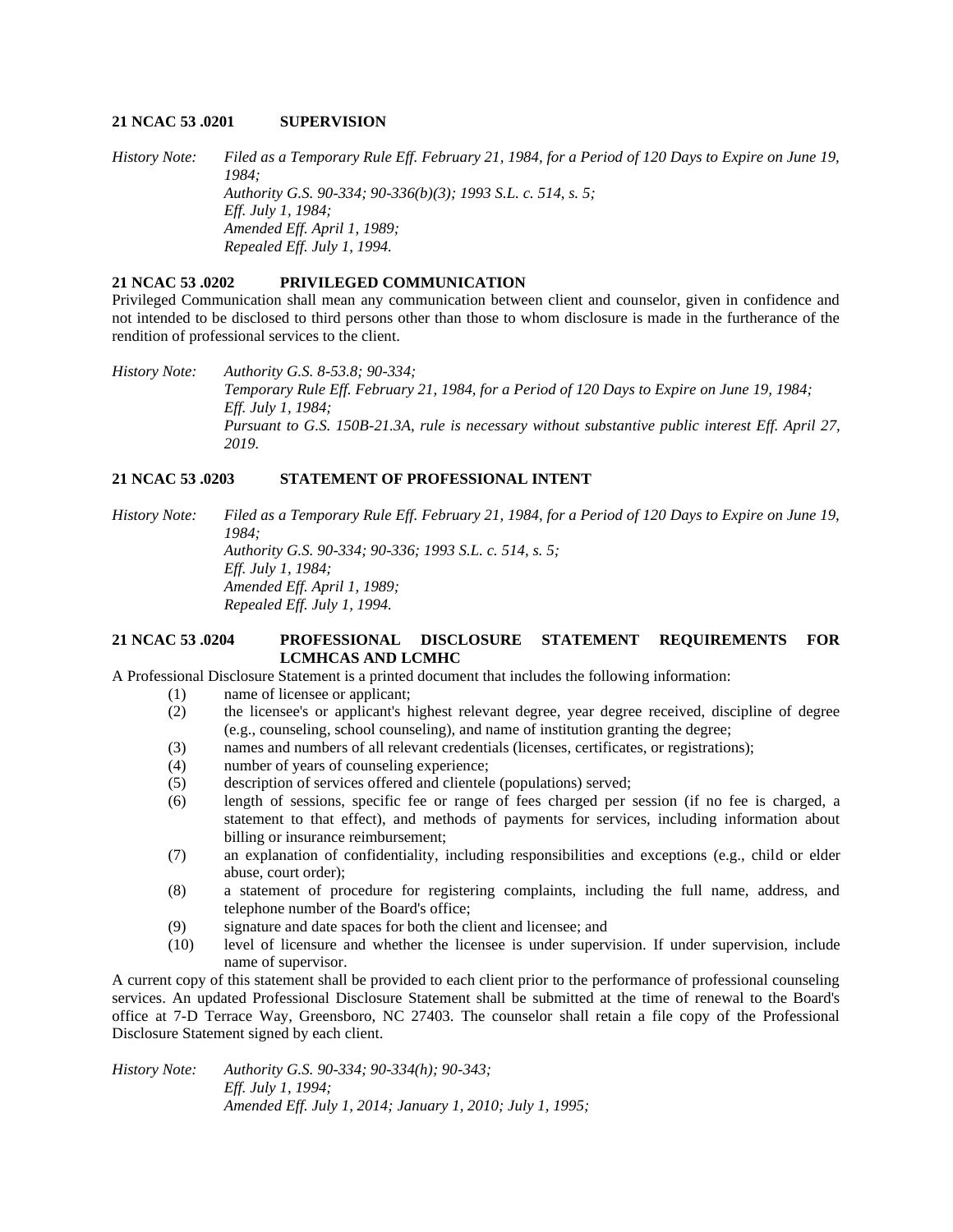*Pursuant to G.S. 150B-21.3A, rule is necessary without substantive public interest Eff. April 27, 2019;*

*Amended Eff. January 1, 2020 (S.L. 2019-240, s.3.(k).*

## **21 NCAC 53 .0205 COUNSELING EXPERIENCE**

The counseling experience required by G.S.  $90-336(c)(2)$  shall include a minimum of 2000 hours of supervised professional practice hours of direct counseling experience. Direct counseling experience consists of live contact with individuals, groups, or families through counseling as defined in G.S. 90-330(a)(3)a and b. Experience shall be gained at a rate of no more than 40 hours per week. At least 100 hours of clinical supervision, as defined in Rule .0210 and Rule .0211 of this Section, shall be documented during the minimum of 3000 hours of supervised professional practice, as defined in Rule .0208 of this Section. No less than three-quarters of the hours of clinical supervision shall be individual clinical supervision.

*History Note: Authority G.S. 90-330(a)(3); 90-334(h),(i); 90-336(c); Eff. July 1, 1995; Amended Eff. July 1, 2014; January 1, 2010; July 1, 2006; Pursuant to G.S. 150B-21.3A, rule is necessary without substantive public interest Eff. April 27, 2019.*

### **21 NCAC 53 .0206 GRADUATE COUNSELING EXPERIENCE**

(a) Applicants enrolled in master's programs before July 1, 2015, a separate practicum and an internship shall be completed as part of the graduate course of study with at least 17 hours of graduate counseling supervision, as defined in Rules .0210 and .0211 of this Section. Supervised graduate counseling shall be verified by a university faculty member on forms available on the Board's website, www.ncblpc.org, and shall consist of a minimum of 300 hours of supervised graduate counseling experience at a rate of not less than one hour of clinical supervision per 40 hours of graduate counseling experience, as defined by Rule .0701(2)(b) of this Chapter. At least 180 hours of this counseling experience shall be direct counseling experience as defined in Rule .0205 of this Section.

(b) Applicants who enroll in a master's program on or after July 1, 2015, graduate counseling experience shall consist of the following separate courses:

- (1) one or more courses in practicum totaling at least three semester hours or five quarter hours;
- (2) one or more courses in internship totaling at least three semester hours or five quarter hours; and
- (3) at least 17 hours of graduate counseling supervision as defined in Rules .0210 and .0211 of this Section.

Supervised graduate counseling shall be verified by a university faculty member on forms available on the Board's website, www.ncblpc.org, and shall consist of a minimum of 300 hours of graduate counseling experience at a rate of not less than one hour of clinical supervision per 40 hours of graduate counseling experience, as defined by Rule .0701(2)(b) of this Chapter. At least 180 hours of this counseling experience shall be direct counseling experience as defined in Rule .0205 of this Section.

*History Note: Authority G.S. 90-332.1(a)(3); 90-334(h),(i); 90-336(b)(1); Eff. July 1, 1995; Amended Eff. July 1, 2014; January 1, 2010; Pursuant to G.S. 150B-21.3A, rule is necessary without substantive public interest Eff. April 27, 2019.*

### **21 NCAC 53 .0207 PROFESSIONAL SETTING**

| History Note: | Authority G.S. 90-334(i); 90-336(b)(2);               |
|---------------|-------------------------------------------------------|
|               | <i>Eff. July 1, 1995;</i>                             |
|               | Expired Eff. May 1, 2019 pursuant to G.S. 150B-21.3A. |

### **21 NCAC 53 .0208 SUPERVISED PROFESSIONAL PRACTICE**

"Supervised professional practice" means counseling experience under the supervision of a qualified clinical supervisor, as defined in Rule .0209 of this Section, and includes a minimum of one hour of individual or two hours of group clinical supervision per 40 hours of supervised professional counseling practice. Individual clinical supervision hours do not count towards the 40 hours of supervised professional practice. At least three-quarters of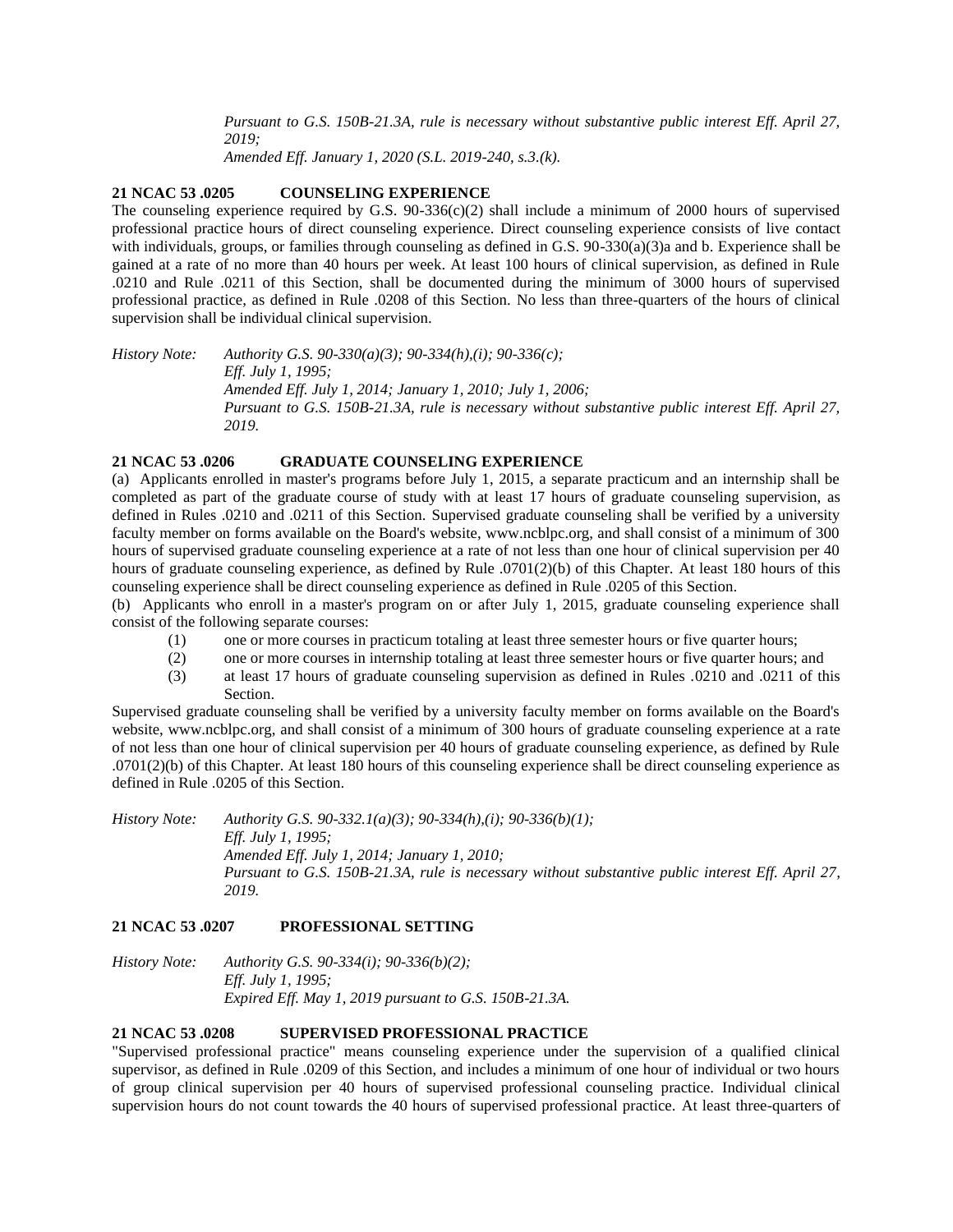the hours of clinical supervision shall be individual. Persons who have met all licensure requirements except the supervised professional practice who wish to counsel as supervised counselors in supervised professional settings, as defined in Rule .0207 of the Section, shall apply to become a licensed clinical mental health counselor associate as defined in Rule .0701 of this Chapter. The focus of a supervision session shall be on raw data from clinical work that is made available to the supervisor through such means as live observation, co-therapy, audio and video recordings, and live supervision. Written materials and self-reports by the supervised counselor may supplement the supervision process but shall not be the sole basis of any supervision session.

*History Note: Authority 90-334(h),(i); 90-336(c)(2); Eff. July 1, 1995; Amended Eff. July 1, 2014; January 1, 2010; July 1, 2006; Pursuant to G.S. 150B-21.3A, rule is necessary without substantive public interest Eff. April 27, 2019;*

*Amended Eff. January 1, 2020 (S.L. 2019-240, s. 3.(k)).*

# **21 NCAC 53 .0209 QUALIFIED CLINICAL SUPERVISOR**

(a) A "qualified clinical supervisor" is:

- (1) A licensed clinical mental health counselor with the following:
	- (A) a master's degree as defined in G.S.  $90-336(b)(1)$ ;
	- (B) an independent license that is not under supervision;
	- (C) the equivalent of three semester graduate credits in clinical supervision from a regionally accredited institution of higher education as documented by an official transcript or 45 contact hours of continuing education in clinical supervision as defined by Rule .0603(c) in this Chapter; and
	- (D) a minimum of five years of post-graduate counseling experience with a minimum of two years of post licensure experience; or
	- (2) An equivalently and actively licensed mental health professional as defined in Paragraph (c) of this Rule.

(b) As of July 1, 2017, all qualified clinical supervisors shall hold the credential of licensed clinical mental health counselor supervisor or be a licensed clinical mental health counselor or an equivalently and actively licensed mental health professional, as defined in Paragraph (c) of this Rule.

(c) "Equivalently and actively licensed" means that the mental health professional shall have:

- (1) at least a master's degree as defined in G.S.  $90-336(b)(1)$ ;
- (2) an independent license that is not under supervision and is in good standing with the respective licensing board;
- (3) the equivalent of three semester graduate credits in clinical supervision from a regionally accredited institution of higher education as documented by an official transcript or 45 contact hours of continuing education in clinical supervision, as defined by Rule .0603(c) in this Chapter;
- (4) a minimum of five years of post-graduate counseling experience, with a minimum of two years of post licensure experience; and
- (5) a minimum of 10 contact hours of continuing education in professional knowledge and competency in the field of counseling supervision completed every two years and submitted to the Board.

*History Note: Authority G.S. 90-330(a)(4); 90-334(h),(i); 90-336(d); Eff. July 1, 1995; Amended Eff. July 1, 2014; January 1, 2010; July 1, 2006; Pursuant to G.S. 150B-21.3A, rule is necessary without substantive public interest Eff. April 27, 2019; Amended Eff. January 1, 2020 (S.L. 2019-240, s. 3.(k)).*

# **21 NCAC 53 .0210 INDIVIDUAL CLINICAL SUPERVISION**

"Individual clinical supervision" means face-to-face supervision, as defined in Rule .0212 of this Section, of one or two supervisees and a qualified clinical supervisor, as defined in Rule .0209 of this Section, for a period not less than one hour of clinical supervision per session, as defined in Rule .0208 of this Section, per 40 hours of supervised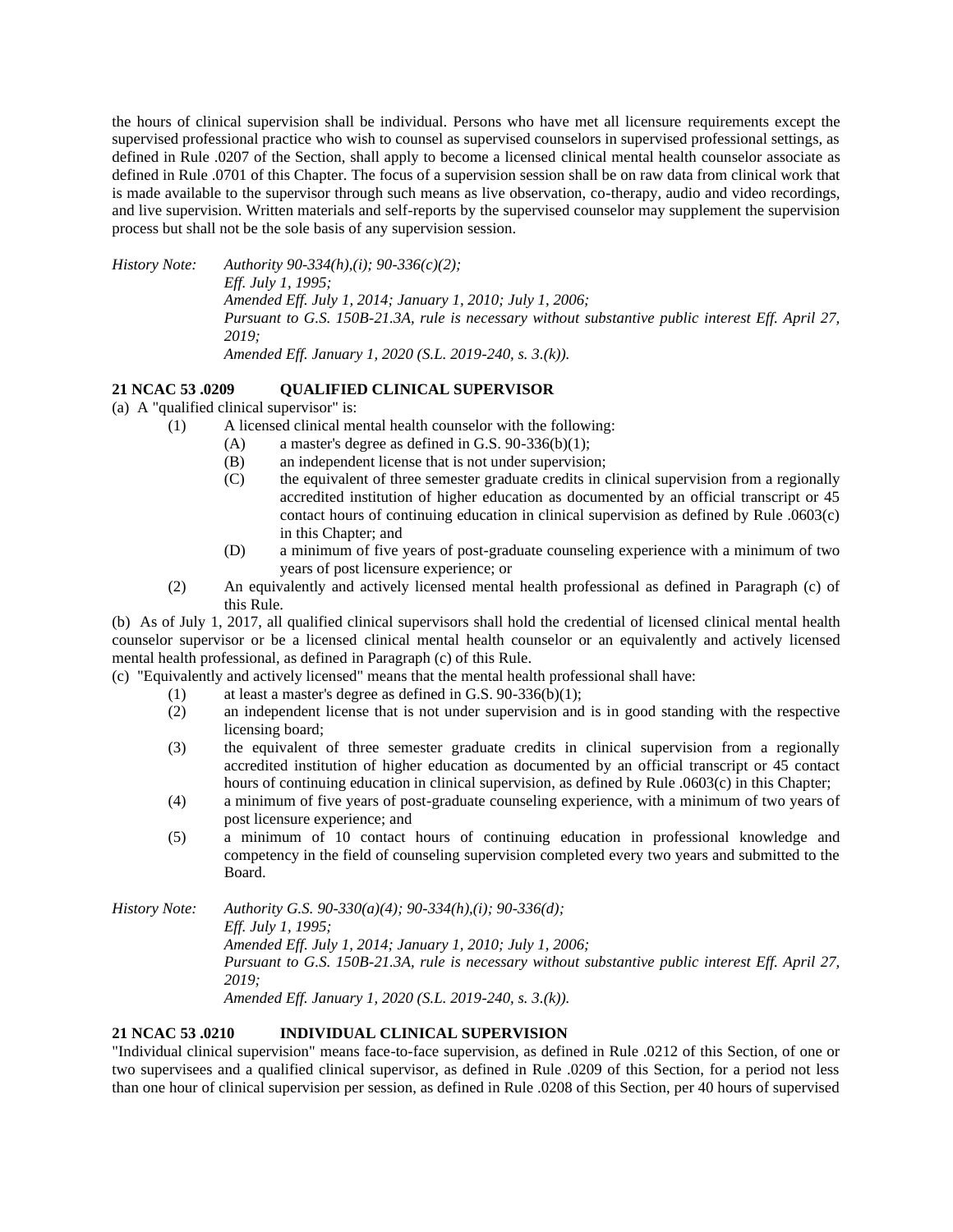professional practice, as defined in Rule .0205 of this Section. Face-to-face hours with the qualified clinical supervisor do not count toward the 40 hours of supervised professional practice.

*History Note: Authority G.S. 90-334(h),(i); 90-336(c)(2); Eff. July 1, 1995; Amended Eff. July 1, 2014; January 1, 2010; Pursuant to G.S. 150B-21.3A, rule is necessary without substantive public interest Eff. April 27, 2019.*

# **21 NCAC 53 .0211 GROUP CLINICAL SUPERVISION**

"Group clinical supervision" means face-to-face supervision, as defined in Rule .0212 of this Section between groups of supervisees, not to exceed 12 supervisees per group, and a qualified clinical supervisor, for a period not less than two hours of clinical supervision per session, per 40 hours of supervised professional practice, as defined in Rule .0208 of this Section.

*History Note: Authority G.S. 90-334(h),(i); 90-336(c)(2); Eff. July 1, 1995; Amended Eff. July 1, 2014; January 1, 2010; Pursuant to G.S. 150B-21.3A, rule is necessary without substantive public interest Eff. April 27, 2019.*

### **21 NCAC 53 .0212 FACE TO FACE SUPERVISON DEFINED**

"Face-to-face" clinical supervision means supervision that is live, interactive, and visual. Video supervision is permitted as long as the session is synchronous and involves verbal and visual interaction during the supervision. All supervision, whether live or audio and video recordings, shall be done in a confidential manner in accordance with the ACA Code of Ethics as set forth in Rule .0102 of this Chapter.

*History Note: Authority G.S. 90-334(h); Eff. July 1, 2006; Amended Eff. July 1, 2014; January 1, 2010; Pursuant to G.S. 150B-21.3A, rule is necessary without substantive public interest Eff. April 27, 2019.*

## **21 NCAC 53 .0213 MENTAL HEALTH PROFESSIONAL**

A mental health professional includes the following individuals:

- (1) Licensed Clinical Mental Health Counselors (LCMHC);
- (2) Licensed Marriage and Family Therapists (LMFT);
- (3) Licensed Clinical Social Workers (LCSW) with a master's degree in social work from a school of social work accredited by the Council of Social Work Education;
- (4) Licensed Psychologists;
- (5) Licensed Medical Doctors with a Medical Board certification in psychiatry;
- (6) Nurse Practitioners approved to practice in North Carolina and certified by the American Nurses Credentialing Center as an advanced practice nurse practitioner and certified in psychiatric nursing; and
- (7) Clinical Nurse Specialists certified by the American Nurses Credentialing Center or the American Psychiatric Nurse Association as an Advanced Practice Psychiatric Clinical Nurse Specialist (CNS).

*History Note: Authority G.S. 90-334(h); 90-334(i);*

*Eff. January 1, 2010; Pursuant to G.S. 150B-21.3A, rule is necessary without substantive public interest Eff. April 27, 2019;*

*Amended Eff. January 1, 2020 (S.L. 2019-240, s. 3.(k)).*

# **SECTION .0300 – HOW TO OBTAIN LICENSURE**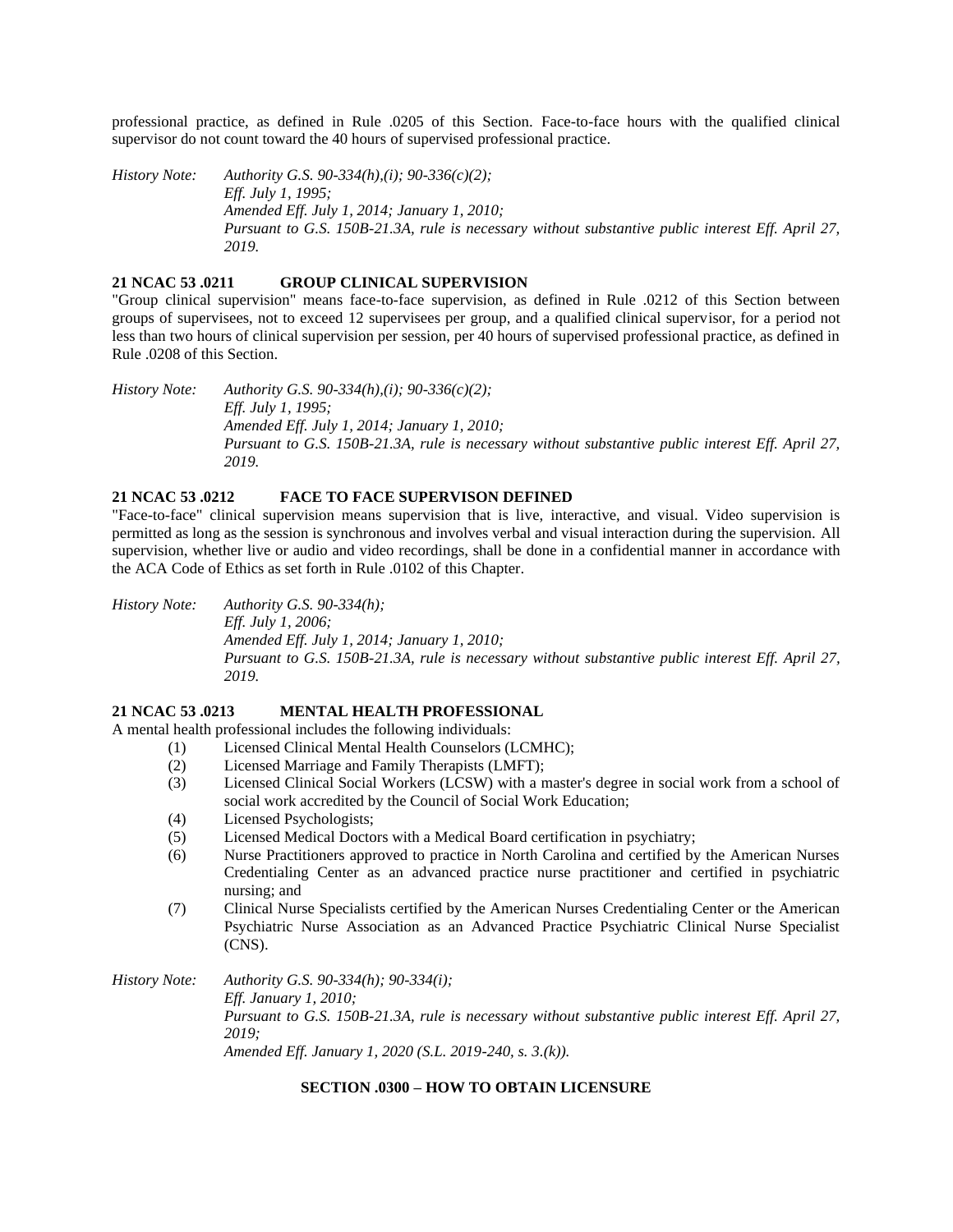## **21 NCAC 53 .0301 APPLICATIONS**

Applications shall be submitted only on forms obtained from the Board's office at the address set forth in Rule .0204 of this Chapter or website, www.ncblpc.org. Applications may be submitted electronically or mailed in paper format to the Board's office.

*History Note: Authority G.S. 90-334; 90-336(a); Temporary Rule Eff. February 21, 1984, for a Period of 120 Days to Expire on June 19, 1984; Eff. July 1, 1984; Amended Eff. July 1, 2014; January 1, 2010; July 1, 1995; July 1, 1994; April 1, 1989; Pursuant to G.S. 150B-21.3A, rule is necessary without substantive public interest Eff. April 27, 2019.*

# **21 NCAC 53 .0302 TRANSCRIPTS**

The applicant shall have official transcripts sent either electronically or in paper format, from institutions where graduate credit was earned. If the transcript course titles are ambiguous or do not convey the pertinent content of the courses, the Board shall require additional documentation from the applicant, such as a course description or syllabus from the same time period that the applicant was enrolled.

*History Note: Authority G.S. 90-334; 90-336; Temporary Rule Eff. February 21, 1984, for a Period of 120 Days to Expire on June 19, 1984; Eff. July 1, 1984; Amended Eff. July 1, 2014; January 1, 2010; Pursuant to G.S. 150B-21.3A, rule is necessary without substantive public interest Eff. April 27, 2019.*

# **21 NCAC 53 .0303 WORK EXPERIENCES**

*History Note: Filed as a Temporary Rule Eff. February 21, 1984, for a Period of 120 Days to Expire on June 19, 1984; Authority G.S. 90-334; 90-336; 1993 S.L. c. 514, s. 5; Eff. July 1, 1984; Amended Eff. April 1, 1989; Repealed Eff. July 1, 1994.*

#### **21 NCAC 53 .0304 APPLICANTS LICENSED IN OTHER STATES**

If an applicant is licensed to practice counseling by a Board in another state, the applicant shall apply for licensure with the North Carolina Board and shall meet the following requirements:

- (1) shall have a minimum of five years of full time counseling experience, or eight years of part time counseling experience, or a combination of full time and part time counseling experience equivalent to five years of full time counseling experience, within 10 years directly prior to application;
- (2) shall have a minimum of 2500 hours of direct client contact;
- (3) shall have an active independent license that does not require supervision, and be in good standing as a licensed clinical mental health counselor in another state for a minimum of two years directly prior to application; and
- (4) shall comply with all other applicable rules for licensure as a licensed clinical mental health counselor.

*History Note: Authority G.S. 90-334; 90-337; S.L. 1993-514, s.5;*

*Temporary Rule Eff. February 21, 1984, for a Period of 120 Days to Expire on June 19, 1984; Eff. July 1, 1984; Amended Eff. July 1, 2014; July 1, 2006; July 1, 1994; Pursuant to G.S. 150B-21.3A, rule is necessary without substantive public interest Eff. April 27, 2019; Amended Eff. January 1, 2020 (S.L. 2019-240, s. 3.(k)).*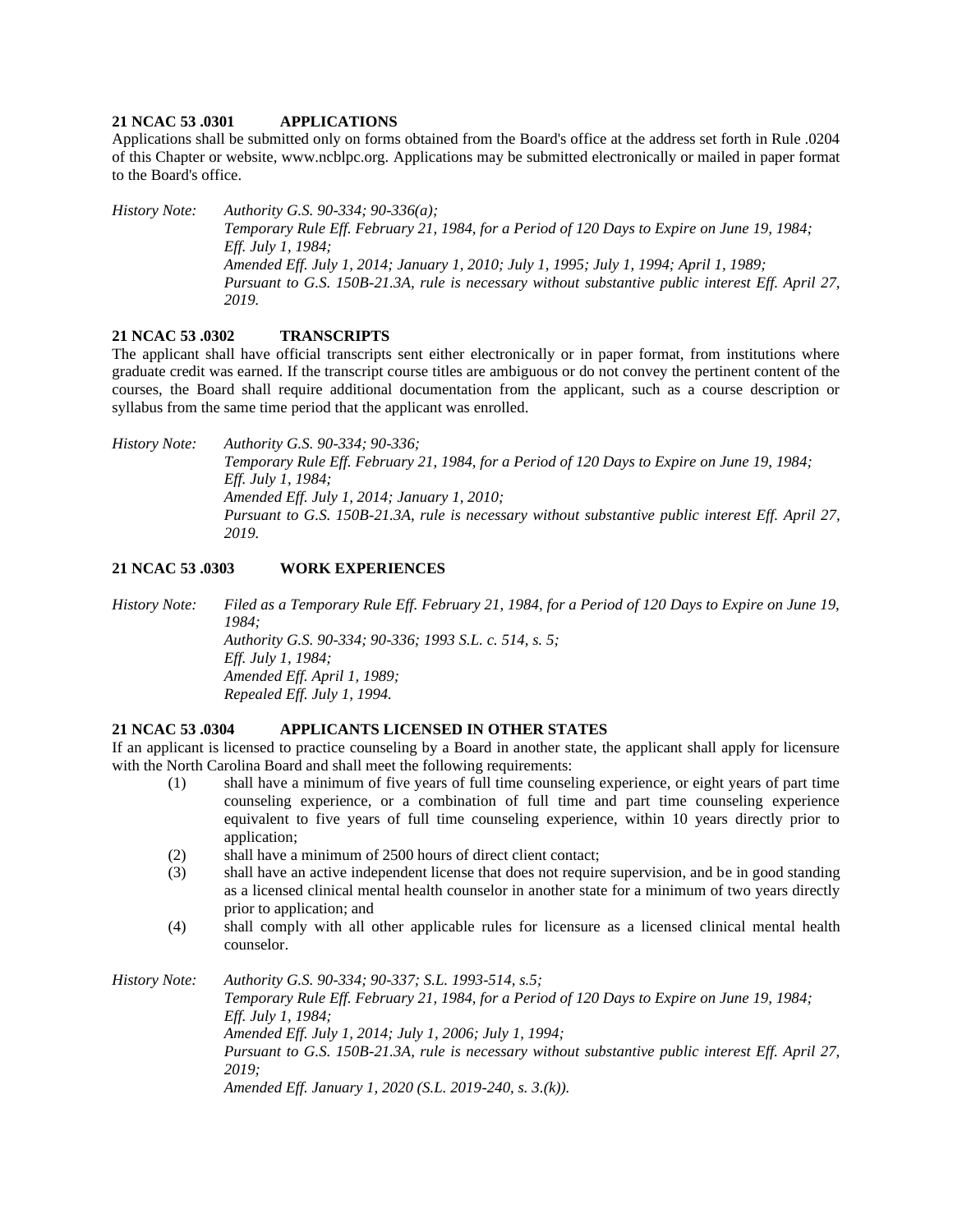### **21 NCAC 53 .0305 EXAMINATION**

(a) One of the following national exams shall be taken to complete the examination requirement for licensure as a licensed clinical mental health counselor associate and licensed clinical mental health counselor:

- (1) the National Counselor Examination (NCE);
- (2) the National Clinical Mental Health Counselor Examination (NCMHCE); or
- (3) the Certified Rehabilitation Counselor Examination (CRC)

(b) The Board shall accept examinations administered by other state counselor licensing boards and licensed clinical mental health counselor credentialing associations if the Board determines that such examinations are equivalent to the NCE, NCMHCE, or CRC relative to content and minimum satisfactory performance levels for counselors.

(c) The completion of a no fail jurisprudence exam, as selected by the Board, is required for licensure application at each level (licensed clinical mental health counselor associate, license clinical mental health counselor, and licensed clinical mental health counselor supervisor) and for each consecutive renewal period. Applicants and renewing licensees shall submit documentation of completion of the no fail jurisprudence exam, taken within six months prior to application to the Board for licensure or within six months prior to the date of expiration of the license.

*History Note: Authority G.S. 90-334(g),(h); 90-336(b)(3); 90-337; Eff. July 1, 1995; Amended Eff. July 1, 2014; January 1, 2010; July 1, 2006; Pursuant to G.S. 150B-21.3A, rule is necessary without substantive public interest Eff. April 27, 2019; Amended Eff. January 1, 2020 (S.L. 2019-240, s. 3.(k)).*

# **21 NCAC 53 .0306 REPORTING OF SCORES**

*History Note: Authority G.S. 90-334(g); 90-336(b)(3); Eff. July 1, 1995; Repealed Eff. January 1, 2010.*

# **21 NCAC 53 .0307 RETAKING OF EXAMINATION**

Applicants who do not pass one of the examinations as set forth in Rule .0305 of this Section may retake it at the next regularly scheduled examination date upon registering with and paying the required examination fee to the National Board of Certified Counselors or to the Commission on Rehabilitation Counselor Certification. Applicants who fail the examination a second time during an application period shall have their application denied. The applicants may reapply for licensure and shall be subject to the requirements at the time of reapplication.

*History Note: Authority G.S. 90-334(g),(h),(j); Eff. July 1, 1995; Amended Eff. July 1, 2014; Pursuant to G.S. 150B-21.3A, rule is necessary without substantive public interest Eff. April 27, 2019.*

# **21 NCAC 53 .0308 RECEIPT OF APPLICATION**

(a) All requirements for applications shall be satisfied in accordance with Article 24 of G.S. 90 and the rules of this Chapter within two years from the date of receipt of the application or the application shall be denied by the Board. The applicant may reapply for licensure and shall be subject to the requirements at the time of reapplication.

(b) Change of Address. The applicant shall inform the Board of any change in his or her mailing address within 60 days after any change. Updated address information shall be submitted on forms available on the Board's website, www.ncblpc.org.

(c) Change of Name. The applicant shall inform the Board of any change in his or her name within 60 days after any change. A name change form shall be submitted on forms available on the Board's website, www.ncblpc.org and shall include any required legal documentation, as a marriage certificate, divorce decree, or court order.

*History Note: Authority G.S. 90-334(h); 90-336(a); Eff. July 1, 1995; Amended Eff. July 1, 2014; January 1, 2010; July 1, 2006;*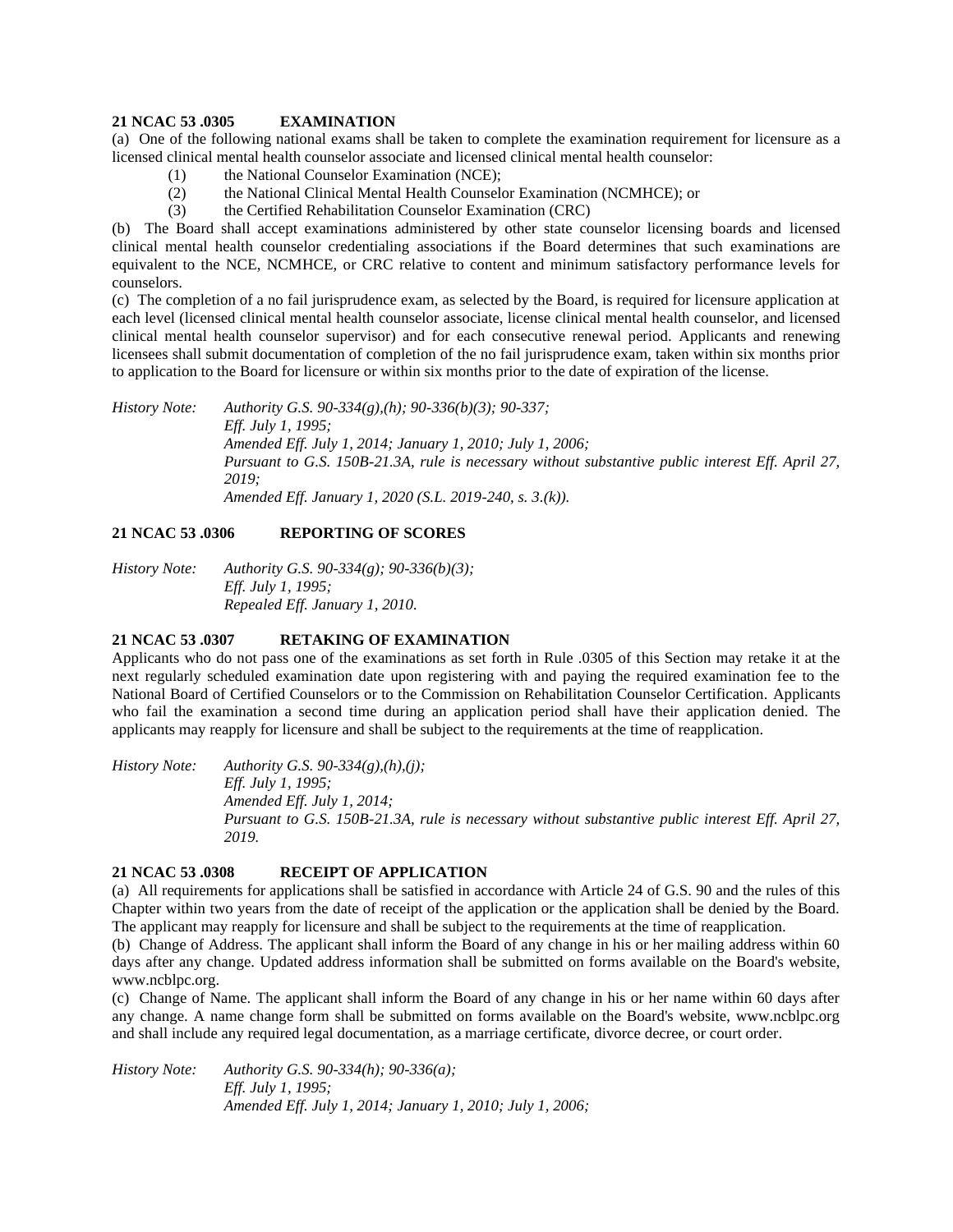*Pursuant to G.S. 150B-21.3A, rule is necessary without substantive public interest Eff. April 27, 2019.*

# **21 NCAC 53 .0309 AGREEMENT TO ABIDE BY NCBLPC ETHICAL STANDARDS**

Upon application for any license covered by G.S. 90, Article 24 and upon application for each succeeding renewal of such license, if granted, each applicant shall sign a statement agreeing to abide by the ethical standards adopted by the Board. If an applicant fails to sign the statement, the Board shall notify the applicant in writing of the statutory requirement to abide by the ethical standards adopted by the Board.

*History Note: Authority G.S. 90-334(g); 90-336(a); Eff. July 1, 1995; Amended Eff. January 1, 2010; Pursuant to G.S. 150B-21.3A, rule is necessary without substantive public interest Eff. April 27, 2019.*

# **21 NCAC 53 .0310 FOREIGN DEGREE APPLICANTS**

(a) Applicants applying for licensure on the basis of a foreign degree shall provide documentation, in addition to all other documents required for licensure, that establishes the following:

- (1) the existence of the degree granting institution;
- (2) the authenticity of the degree, transcripts, and any supporting documents;
- (3) the equivalence of the degree in terms of level of training, content of curriculum, and course credits; and
- (4) the equivalence of any post-graduate supervised experience obtained in the foreign country.

(b) Documentation shall be in the form of a course-by-course evaluation of credentials submitted directly to the Board from an evaluation service that is a member of the National Association of Credentials Evaluation Services, Inc. (www.naces.org).

(c) Except as described in Paragraph (b) of this Rule, only official documents shall be submitted in support of the application and shall be received directly from the institution or individual involved.

(d) When an official document is not available directly from the institution or individual involved, an original document possessed by the applicant may be reviewed and copied by a Board member or designee.

(e) Any document that is in a language other than English shall be accompanied by a translation with notarized verification of the translation's accuracy and completeness. This translation shall be completed by an individual, other than the applicant, and demonstrates no conflict of interest. The individual providing the translation may be college or university language faculty, a translation service, or an American consul.

*History Note: Authority G.S. 90-334;*

*Eff. July 1, 2014;*

*Pursuant to G.S. 150B-21.3A, rule is necessary without substantive public interest Eff. April 27, 2019.*

### **21 NCAC 53 .0311 REQUIREMENTS FOR CANDIDATE FOR LICENSURE PENDING STATUS**

(a) Applicants for licensure may be designated as a "Candidate for Licensure Pending" (CFL-P) if the application is missing one or more of the following requirements:

- (1) official exam score from the examining board;
- (2) official transcript from a regionally accredited higher education institution; or
- (3) Professional Disclosure Statement for the level that they are applying.

(b) For the applicant to be listed as a CFL-P, the applicant shall provide the following documentation:

- (1) a receipt showing the request and payment to the examining board for an official exam score to be sent to the Board; or
- (2) a receipt showing the request and payment to the educational institution for an official transcript to be sent to the Board.

(c) The CFL-P designation allows the applicant's file to be reviewed at the next regularly scheduled Board meeting for approval so that a license may be issued upon receipt of the missing documents. The CFL-P designation is effective for a maximum of 60 days from the date of approval by the Board. If the missing documents are not received within the 60 days, the CFL-P designation shall revert to an application in review and shall be presented at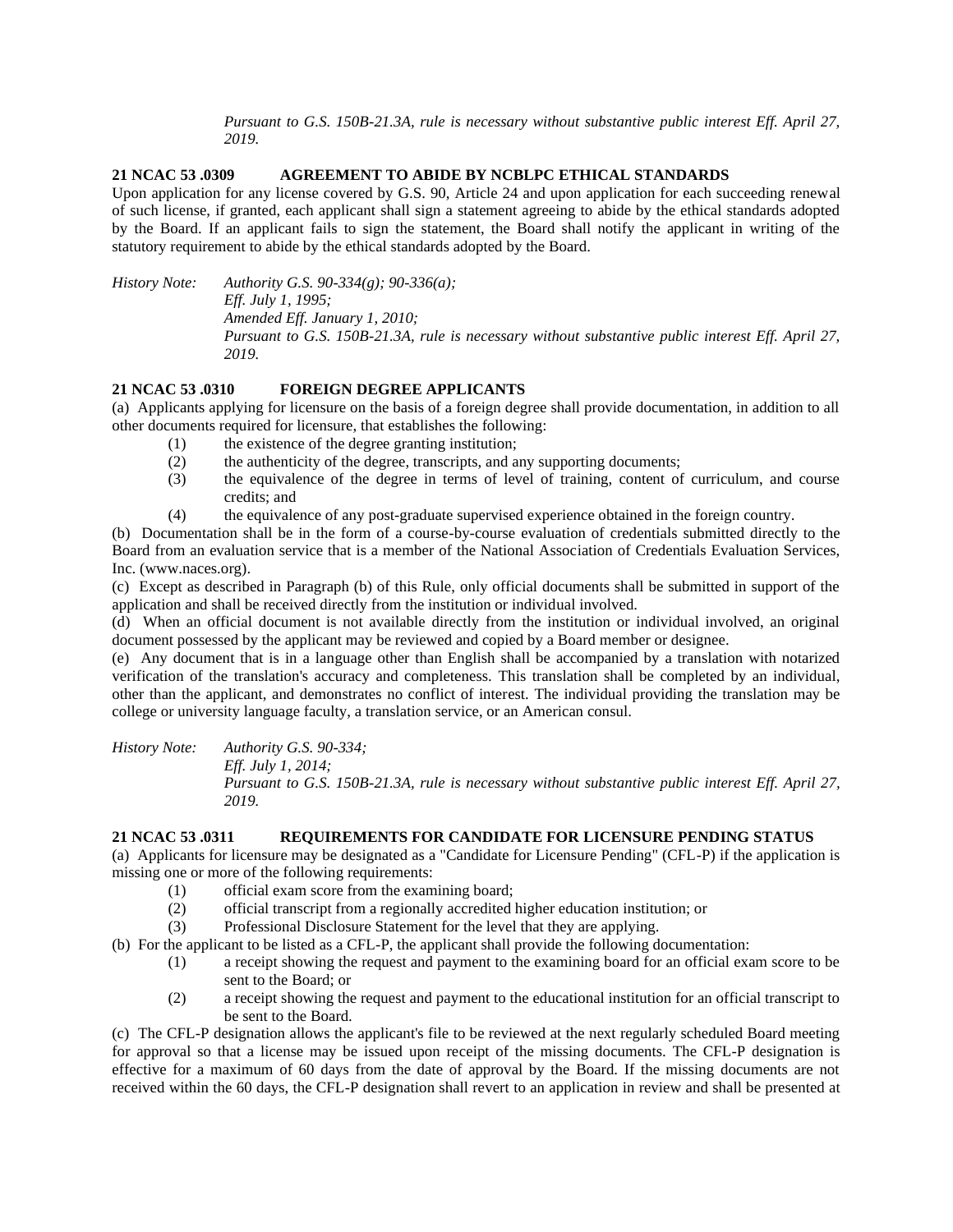the next scheduled Board meeting upon receipt of missing documents subject to the two-year period set forth in Rule .0308 of this Section.

*History Note: Authority G.S. 90-334; Eff. July 1, 2014; Pursuant to G.S. 150B-21.3A, rule is necessary without substantive public interest Eff. April 27, 2019.*

#### **SECTION .0400 - DISCIPLINARY PROCEDURES**

#### **21 NCAC 53 .0401 RULE OF PROCEDURE**

*History Note: Authority G.S. 90-331; 90-334; 90-341; Temporary Rule Eff. February 21, 1984, for a Period of 120 Days to Expire on June 19, 1984; Eff. July 1, 1984; Amended Eff. July 1, 2006; July 1, 1994; April 1, 1989; Repealed Eff. January 1, 2010.*

#### **21 NCAC 53 .0402 GROUNDS FOR DENIAL, SUSPENSION, OR REVOCATION OF LICENSE**

*History Note: Authority G.S. 90-334; Eff. July 1, 1994; Repealed Eff. September 1, 2006.*

### **21 NCAC 53 .0403 ALLEGED VIOLATIONS**

All complaints of alleged violations shall be submitted electronically or in paper format on forms available on the Board's website, www.ncblpc.org and shall be signed by the complainant(s), unless submitted anonymously. Complaints of violations of Article 24 of G.S. 90, the American Counseling Association, (ACA) Code of Ethics, or the Center for Credentialing and Education's Approved Clinical Supervisor (ACS) Code of Ethics shall include:

- (1) the complainant's signature, unless submitted anonymously;
- (2) the complainant's address and telephone number, unless submitted anonymously;
- (3) date and location of the alleged violation(s);
- (4) a description of the incident(s); and
- (5) signed releases, unless submitted anonymously.

*History Note: Authority G.S. 90-334; 90-340; Eff. July 1, 1995; Amended Eff. July 1, 2014; January 1, 2010; Pursuant to G.S. 150B-21.3A, rule is necessary without substantive public interest Eff. April 27, 2019.*

### **21 NCAC 53 .0404 FORMAL COMPLAINTS**

*History Note: Authority G.S. 90-334; Eff. July 1, 1995; Repealed Eff. January 1, 2010.*

### **21 NCAC 53 .0405 DISCIPLINARY ACTIONS**

*History Note: Authority G.S. 90-334; Eff. July 1, 1995; Repealed Eff. January 1, 2010.*

### **SECTION .0500 - FEES**

**21 NCAC 53 .0501 APPLICATION FEE**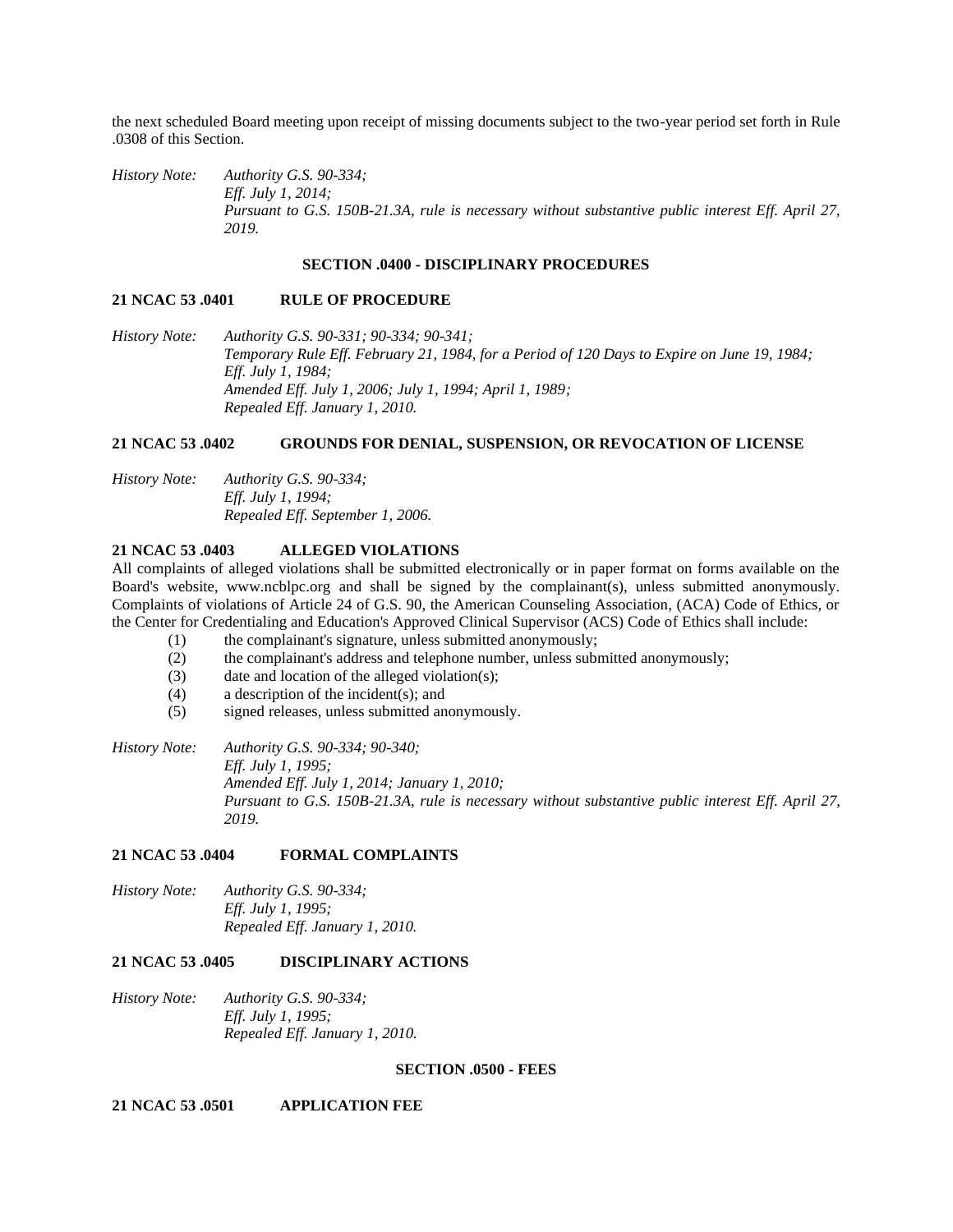The initial application fees are as follows:

- (1) licensed clinical mental health counselor associate application two hundred dollars (\$200.00);
- (2) licensed clinical mental health counselor application two hundred dollars (\$200.00); and
- (3) licensed clinical mental health counselor supervisor application two hundred dollars (\$200.00).

*History Note: Authority G.S. 90-334; Temporary Rule Eff. February 21, 1984, for a Period of 120 Days to Expire on June 19, 1984; Eff. July 1, 1984; Amended Eff. July 1, 2014; January 1, 2010; July 1, 1994; Pursuant to G.S. 150B-21.3A, rule is necessary without substantive public interest Eff. April 27, 2019; Amended Eff. January 1, 2020 (S.L. 2019-240, s. 3.(k)).*

### **21 NCAC 53 .0502 EXAMINATION FEE**

*History Note: Authority G.S. 90-334; Temporary Rule Eff. February 21, 1984, for a Period of 120 Days to Expire on June 19, 1984; Eff. July 1, 1984; Amended Eff. July 1, 2006; July 1, 1994; Repealed Eff. January 1, 2010.*

# **21 NCAC 53 .0503 RENEWAL AND OTHER FEES**

(a) The biennial renewal fee of two hundred dollars (\$200.00) is due and payable by June 20 of the renewal year. Checks shall be made payable to the North Carolina Board of Licensed Clinical Mental Health Counselors. Failure to pay the biennial renewal fee within the time stated shall automatically suspend the right of any licensee to practice while suspended. A suspended license may be renewed within one year after non-payment of the renewal fee, plus a late renewal fee of seventy-five dollars (\$75.00).

(b) The cost of a returned check is actual cost.

(c) The registration fee for a Certificate of Registration for a professional corporation or limited liability company is fifty dollars (\$50.00);

(d) The renewal fee for a professional corporation or limited liability company is twenty-five dollars (\$25.00); and

(e) The late renewal fee for a professional corporation or limited liability company is ten dollars (\$10.00).

(f) The cost of copies of public records shall be the "actual cost," as defined in G.S. 132-6.2(b) and mailing cost, if applicable. There shall be no charge if the request is for 10 pages or less.

*History Note: Authority G.S. 55B-10; 55B-11; 90-334; 90-339; 132-6.2(b);*

*Temporary Rule Eff. February 21, 1984, for a Period of 120 Days to Expire on June 19, 1984; Eff. July 1, 1984; Amended Eff. July 1, 2014; July 1, 2006; July 1, 1994; Pursuant to G.S. 150B-21.3A, rule is necessary without substantive public interest Eff. April 27, 2019; Amended Eff. January 1, 2020 (S.L. 2019-240, s. 3.(k)).*

### **21 NCAC 53 .0504 FUND SUSPENSION**

In the event the Board's authority to expend funds is suspended pursuant to G.S. 93B-2, the Board shall continue to issue and re-new licenses and all fees tendered shall be placed in an escrow account maintained by the Board for this purpose. Once the Board's authority is restored, the funds shall be moved from the escrow account into the general operating account.

*History Note: Authority G.S. 93B-2(d); Eff. January 1, 2010; Pursuant to G.S. 150B-21.3A, rule is necessary without substantive public interest Eff. April 27, 2019.*

### **SECTION .0600 – RENEWAL OF LICENSE**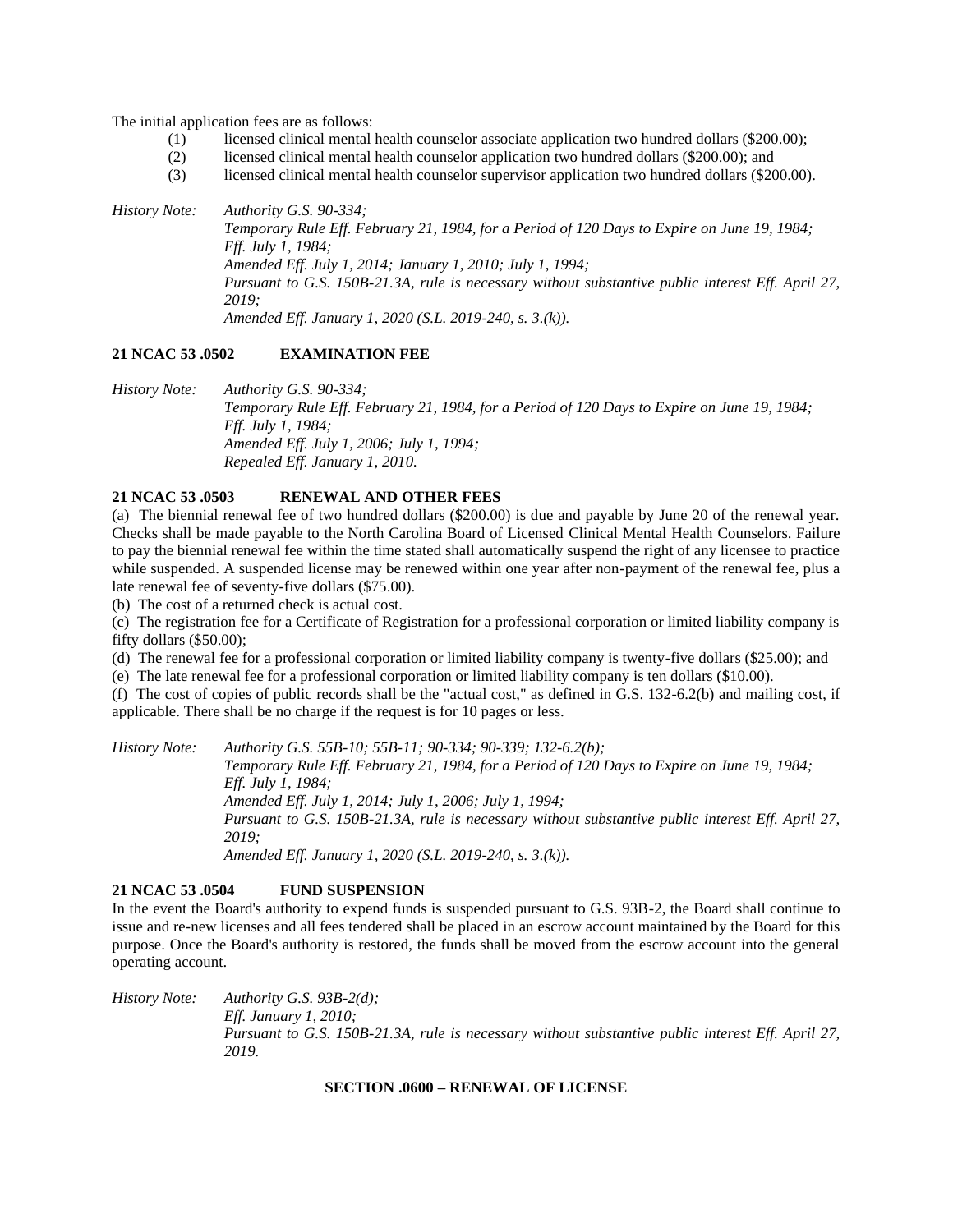### **21 NCAC 53 .0601 RENEWAL PERIOD**

Newly issued licenses shall be effective upon the date of issuance by the Board and shall expire on the second June 30 thereafter. The renewal period for a newly issued license may be less than two years. Following the first renewal of a newly issued license, the renewal period shall be two years and shall run from July 1 in the first year through June 30 in the second year. A licensee whose license has been suspended shall not practice until the license is renewed.

*History Note: Authority G.S. 90-334(h); 90-339; Eff. July 1, 1995; Amended Eff. July 1, 2014; Pursuant to G.S. 150B-21.3A, rule is necessary without substantive public interest Eff. April 27, 2019.*

### **21 NCAC 53 .0602 RENEWAL FOR LICENSURE FORM; ADDRESS CHANGE; NAME CHANGE**

(a) License renewal information shall be on the Renewal for Licensure forms available on the Board's website www.ncblpc.org, and submitted either electronically or mailed in paper format to the Board's office as set forth in Rule .0204 of this Chapter. The licensee shall provide general contact information, licensure or credentials, and all continuing counselor education information for the past two years. All requested information shall be provided and the forms shall be signed and dated. Documents that shall be included with the renewal form are the following:

- (1) certificate of completion of the jurisprudence examination for the level of license that is being renewed;
- (2) the ethics attestation statement;
- (3) an updated Professional Disclosure Statement; and
- (4) payment of renewal fee.

(b) Change of Address. The licensee shall inform the Board of any change in his or her mailing address within 60 days after any change. Updated address information shall be submitted on forms available on the Board's website, www.ncblpc.org.

(c) Change of Name. The licensee shall inform the Board of any change in his or her name within 60 days after any change. A name change form shall be submitted on forms available on the Board's website, www.ncblpc.org and shall include any required legal documentation, as a marriage certificate, divorce decree, or court order.

*History Note: Authority G.S. 90-334(g); 90-336(a); 90-339(b);*

*Eff. July 1, 1995; Amended Eff. July 1, 2014; Pursuant to G.S. 150B-21.3A, rule is necessary without substantive public interest Eff. April 27, 2019.*

# **21 NCAC 53 .0603 CONTINUING EDUCATION**

(a) Continuing education is required for the renewal of licenses to ensure that licensed clinical mental health counselor associates, licensed clinical mental health counselors, and licensed clinical mental health counselor supervisors maintain their professional knowledge and competency in the field of counseling. Continuing education activities appropriate for the purpose of license renewal are those that are directed toward professionals in the mental health field and that focus on increasing knowledge and skills in the practice of counseling in one or more of the following content areas:

- (1) counseling theory;
- (2) human growth and development;
- (3) social and cultural foundations;
- (4) the helping relationship;
- (5) group dynamics;
- (6) lifestyle and career development;
- (7) appraisal of individuals;
- (8) diagnosis and treatment planning;
- (9) research and evaluation;
- (10) professional counseling orientation; and
- (11) ethics.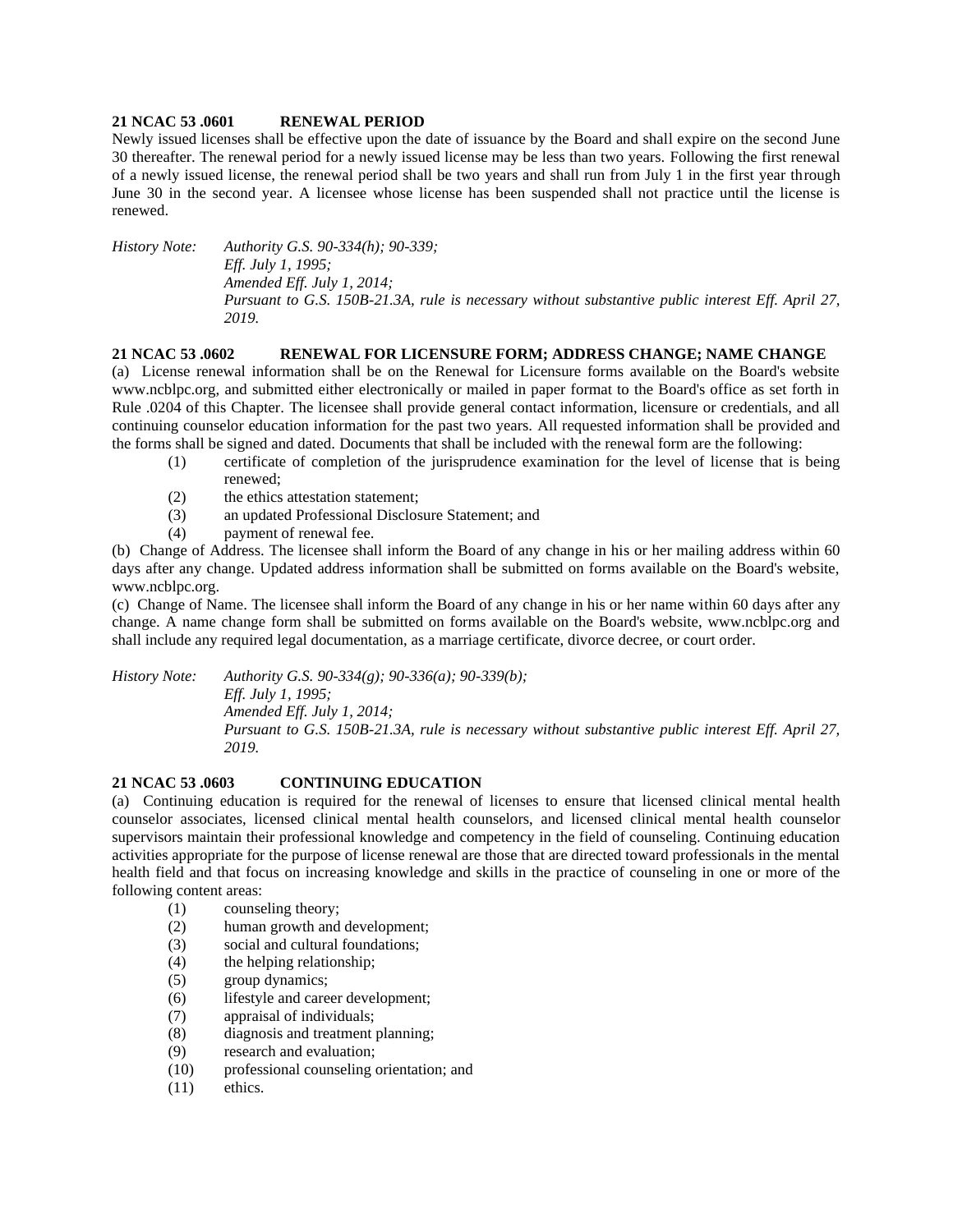(b) Forty contact hours of continuing counselor education, including a minimum of three contact hours of ethics, shall be completed within the two-year license renewal period. However, in the cases of newly issued licenses in which the initial renewal period is less than two full years, 30 contact hours, including a minimum of three contact hours of ethics, shall be completed. Contact hours are defined as the number of actual clock hours spent in direct participation in a structured education format as a learner. Typically, one Continuing Education Unit (CEU) is equivalent to 10 contact hours. In a college or university graduate course, one semester hour of credit is equivalent to 15 contact hours and one quarter hour of credit is equivalent to 10 contact hours.

(c) Continuing counselor education provided by one of the following national organizations, their affiliates, or by a vendor approved by one of the following organizations shall be accepted by the Board for renewal purposes:

- (1) American Association of State Counseling Boards (aascb.org)
- (2) American Counseling Association (counseling.org);
- (3) Commission on Rehabilitation Counselor Certification (crccertification.com); and
- (4) National Board for Certified Counselors (nbcc.org).

(d) Continuing counselor education provided by one of the following national organizations, their affiliates or by a vendor approved by one of the following organizations shall be approved for no more than 15 contact hours for any given renewal period as defined in Rule .0601 of this Chapter:

- (1) American Association of Christian Counselors (www.aacc.net);
- (2) American Association of Marriage and Family Therapy (www.aamft.org);
- (3) American Psychological Association (www.apa.org);
- (4) Employee Assistance Certification Commission (www.eapassn.org);
- (5) International Association of Employee Assistance Professionals in Education (www.iaeape.org);
- (6) National Area Health Education Center Organization (www.nationalahec.org);
- (7) National Association for Pastoral Counseling and Psychotherapy (www.napcp.ie);
- (8) National Association of Social Workers (www.socialworkers.org);
- (9) National Rehabilitation Association (www.nationalrehab.org); and
- (10) The Association for Addiction Professionals (www.naadac.org).

(e) Evidence of completion of continuing counselor education shall consist of a certificate of attendance signed by the responsible officer of a continuing counselor education provider, and shall include date(s) of attendance, number of contact hours, name of attendee, name of course, and approved provider name or number. Licensees shall maintain such information for seven years following course completion; however, a licensee is only required to submit such information if audited by the Board. On the Renewal for Licensure Form, a licensee shall attest to having completed the required continuing counselor education within the current renewal cycle.

(f) The Board may conduct a random audit of a percentage of its licensees' continuing counselor education documentation for each renewal cycle, and licensees shall submit the requested information upon request of the Board. Failure to submit the required documentation shall result in disciplinary action by the Board.

(g) Continuing counselor education activities also acceptable for renewal of licensure are as follows:

- (1) Contact hours shall be awarded for academic credit gained during a renewal period from a regionally accredited institution of higher education for work done in a counseling or counselingrelated subject. A copy of a transcript or grade report is the required documentation. Documentation must contain the following information:
	- (A) date(s) of attendance;
	- (B) number of semester or quarter hours earned;
	- (C) name of attendee; and
	- (D) name or number of course.

Contact hours are as defined in Paragraph (b) of this Rule. Completion dates must fall within the renewal period.

(2) Contact hours shall be awarded for publication activities limited to articles written by the licensee and published in peer reviewed journals, editing of a chapter in a book based on counseling or counseling related material, or authoring or co-authoring a published book on counseling or counseling-related material. Publication dates must fall within the renewal period. Required documentation is a copy of the cover page of the article(s) or book; copy of the copyright page denoting date of publication; or for a chapter in an edited book, a copy of the table of contents listing the chapter is also required. Ten contact hours shall be approved for each publication activity, and only 10. The maximum contact hours allowed during a renewal period is 10. Contact hours awarded for publication activities shall not be applied to the three contact hour requirement for ethics.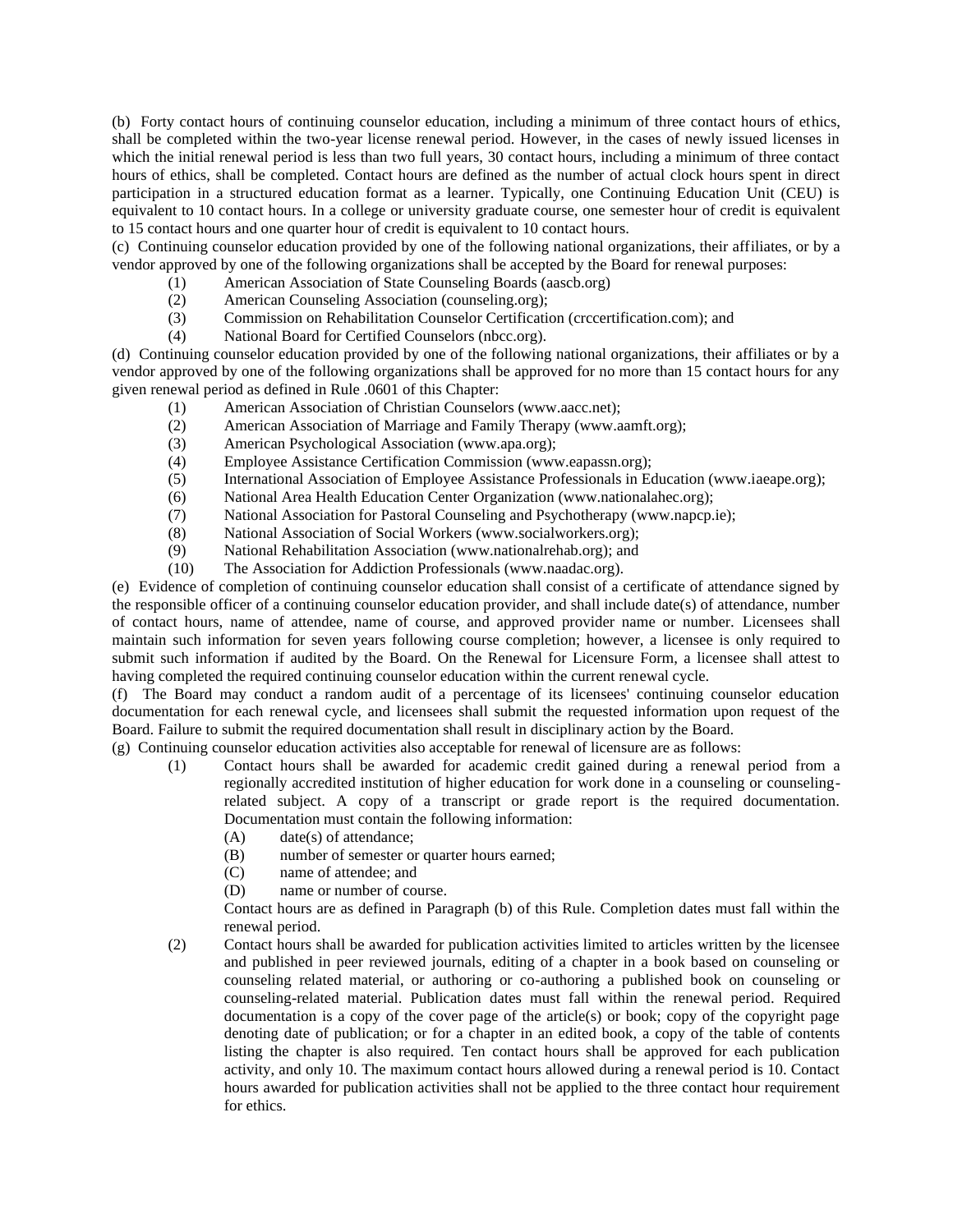- (3) Contact hours shall be awarded for academic credit granted during a renewal period from a regionally accredited institution of higher education for work done toward the completion of a dissertation. "Required documentation" means a copy of a transcript or grade report showing credit earned during the renewal period. The maximum contact hours allowed during a renewal period is 10. Contact hours are as defined in Paragraph (b) of this Rule. Completion dates must fall within the renewal period. Contact hours awarded for dissertation shall not be applied to the three contact hour requirement for ethics.
- (4) Contact hours shall be awarded for supervised professional practice, as defined by Rule .0208 of this Chapter, that was received by the licensee during the renewal period. Contact hours shall not be granted for clinical supervision provided by the licensee to others. The maximum contact hours allowed during a renewal period for supervised professional practice is 10. "Contact hours" means the number of actual clock hours spent in direct, supervised professional practice. Required documentation is a letter from the qualified clinical supervisor, as defined by Rule .0209 of this Chapter, who provided the supervised professional practice verifying a licensee's participation in the activity. The letter shall confirm the dates of the activity, the number of participation hours, and the position or title and credential of the provider. Dates of activity must fall within the renewal period. Contact hours awarded for clinical supervision shall not be applied to the three contact hour requirement for ethics. Supervision quarterly reports as set forth in Rule .0702 of this Chapter may be submitted as supporting documentation.
- (5) Contact hours shall be awarded for the following leadership positions:
	- (A) officer of state, regional, or national counseling organization;
	- (B) editor or editorial board member of a professional counseling journal;
	- (C) member of a state, regional, or national counseling committee producing a written product; or
	- (D) chair of a major state, regional, or national counseling conference or convention.

The leadership position must be occupied for a minimum of six months, and dates must fall within the renewal period. The required documentation is a letter of confirmation of the leadership position, the nature of the position or service rendered, and the signature of an officer of the organization. Ten contact hours shall be approved for each leadership position held, and only 10 contact hours are allowed during a renewal period. Contact hours awarded for leadership shall not be applied to the three contact hour requirement for ethics.

- (6) Contact hours shall be awarded for hours obtained in activities or workshops for which the licensee was a presenter. The dates of activities presented must fall within renewal period and focus on one or more of the approved content areas as set forth in Paragraph (a) of this Rule. The maximum contact hours awarded for presenting professional activities or workshops is five. Required documentation means an official letter of confirmation from the organization for which the licensee presented and shall contain the following information:
	- (A) date(s) of presentation;
	- (B) name of presentation; and
	- (C) length of presentation.

"Contact hours" means the number of actual clock hours spent presenting. Contact hours awarded for presenting shall not be applied to the three contact hour requirement for ethics.

(h) If documentation for continuing counselor education is not identifiable as dealing with counseling, the Board shall request a written description of the continuing counselor education and how it applies to the professional practice of counseling. If the Board determines that the education is not appropriate, the licensee shall be given 45 days from the date of notification to replace the hours not approved. Those hours shall be considered replacement hours and shall not be applied to the next renewal period.

(i) Licensed clinical mental health counselor supervisors shall meet all of the continuing counselor education requirements outlined in Paragraphs (a) through (h) of this Rule and in addition as part of those requirements, shall provide documentation of a minimum of 10 contact hours of continuing counselor education related to professional knowledge and competency in the field of counseling supervision. Continuing counselor education appropriate for the purpose of licensed clinical mental health counselor supervisor renewal is education directed toward professionals in the mental health field that focus on increasing knowledge and skills in the practice of counseling supervision, and that is completed during the renewal period.

*History Note: Authority 90-334(g),(h); 90-339(b);*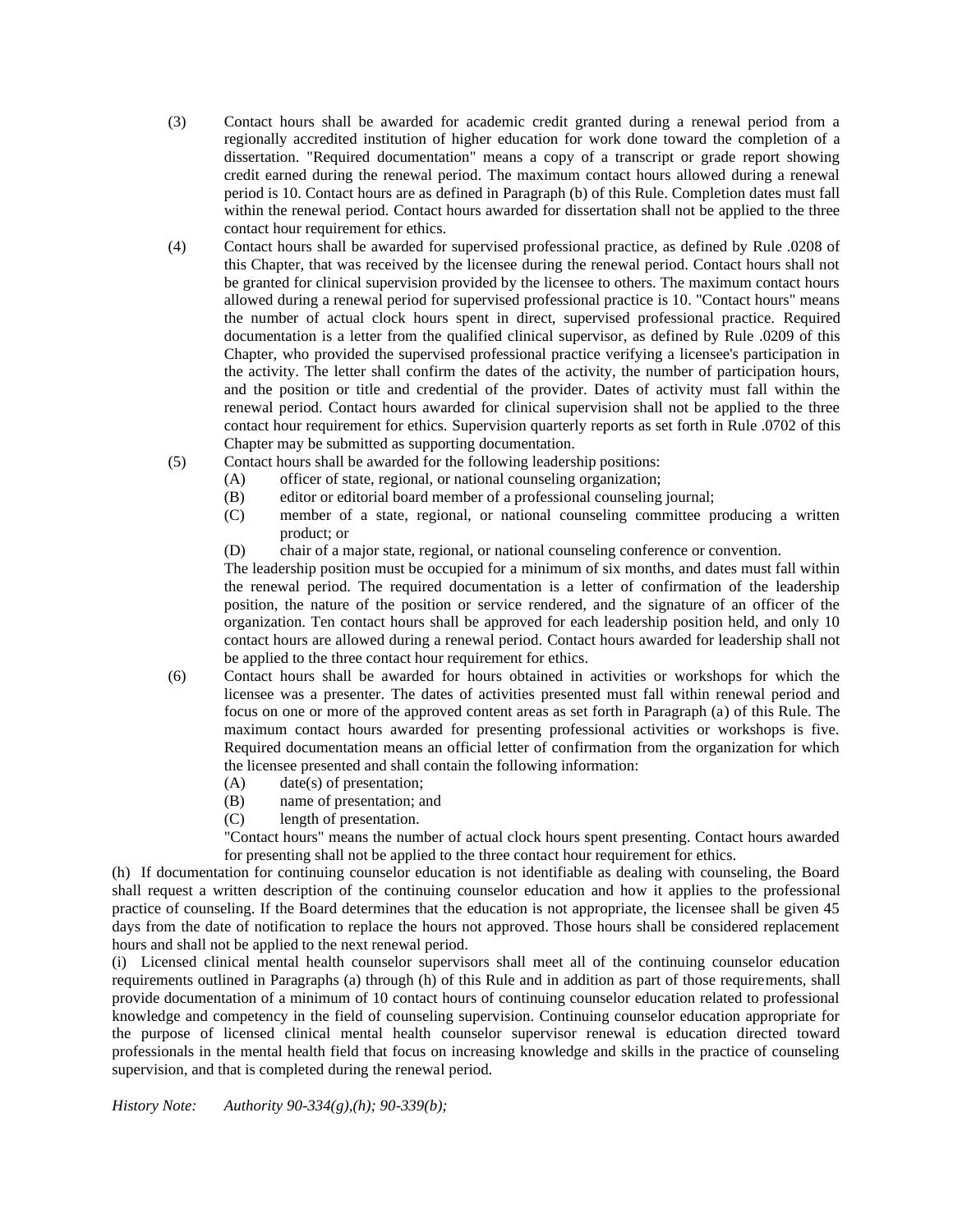*Eff. July 1, 1995;*

*Amended Eff. July 1, 2014; February 1, 2010;*

*Pursuant to G.S. 150B-21.3A, rule is necessary without substantive public interest Eff. April 27, 2019;*

*Amended Eff. January 1, 2020 (S.L. 2019-240, s. 3.(k)).*

### **21 NCAC 53 .0604 FAILURE TO SECURE SUFFICIENT CONTINUING EDUCATION/RENEWAL OF LICENSE**

Licensed clinical mental health counselor associates, licensed clinical mental health counselors, and licensed clinical mental health counselor supervisors who fail to document sufficient continuing counselor education to renew their licenses by the expiration date of June 30 shall be notified in writing by the Board of the deficiencies, that their licenses have expired, and that the licensee shall not practice until it is renewed. Licensed clinical mental health counselor associates, licensed clinical mental health counselors, and licensed clinical mental health counselor supervisors who are unable to provide documentation of sufficient continuing counselor education to renew their licenses have the following options:

- (1) Within one year of expiration, licensed clinical mental health counselor associates, licensed clinical mental health counselors, and licensed clinical mental health counselor supervisors shall complete the required hours of continuing counselor education and an additional 20 hours of continuing counselor education for the purpose of renewal of the expired license. Continuing counselor education acquired during this additional time period for the purpose of renewal of an expired license shall not applied to the next renewal period. Once these requirements have been met, the license shall be renewed.
- (2) Request an extension in writing from the Board. Requests shall be received by the Board no later than May  $1<sup>st</sup>$  of the year of expiration. An extension shall be granted for:
	- (a) military deployment;
	- (b) major illness lasting longer than three months of self, partner, or child; or
	- (c) death of partner or child.

Extensions shall be granted for a period of up to one year. If the extension is approved, any continuing counselor education acquired during the extension shall not be applied to the next renewal period. Once these requirements have been met, the license shall be renewed and the licensee may resume practice.

Failure to complete one of the above listed options shall mean that a license shall be reissued only upon a new application for a license, and all current licensure requirements shall apply to the new application.

*History Note: Authority G.S. 90-334(g),(h); 90-339; Eff. July 1, 1995; Amended Eff. July 1, 2014; January 1, 2010; Pursuant to G.S. 150B-21.3A, rule is necessary without substantive public interest Eff. April 27, 2019; Amended Eff. January 1, 2020 (S.L. 2019-240, s. 3.(k)).*

# **SECTION .0700 – LICENSED CLINICAL MENTAL HEALTH COUNSELOR ASSOCIATE**

### **21 NCAC 53 .0701 LICENSED CLINICAL MENTAL HEALTH COUNSELOR ASSOCIATE**

A license as a licensed clinical mental health counselor associate shall be granted by the Board to persons preparing for the practice of counseling who have:

- (1) completed graduate training as defined in G.S. 90-336(b)(1);
- (2) completed a minimum of three semester hours or five quarter hours in each of the required coursework areas of study as follows:
	- (a) Coursework in Helping Relationships in Counseling. Studies in this area provide an understanding of counseling and consultation processes, including the following:
		- (i) counseling and consultation theories, including both individual and systems perspectives, as well as coverage of relevant research and factors considered in applications;
		- (ii) basic interviewing, assessment, and counseling skills;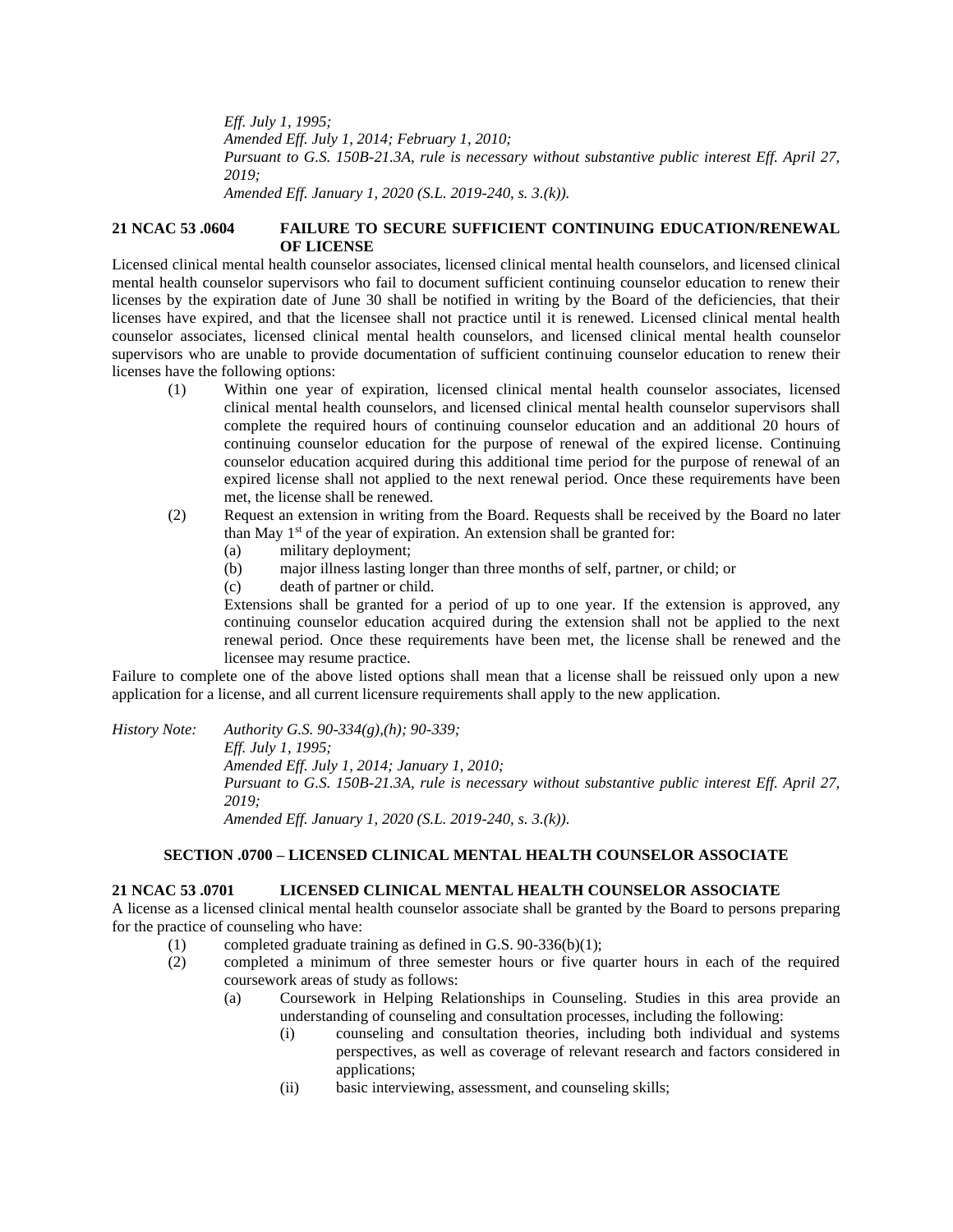- (iii) counselor or consultant characteristics and behaviors that influence mental health counseling relationships, including age, gender, and ethnic differences; verbal and nonverbal behaviors; personal behaviors; and personal characteristics, orientations, and skills;
- (iv) client or consultee characteristics and behaviors that influence mental health counseling relationships, including age, gender, and ethnic differences; verbal and nonverbal behaviors; and personal behaviors; personal characteristics, orientations and skills; and
- (v) ethical considerations.
- (b) Coursework in Practicum and Internship. Practicum and internship experience should be provided in a supervised graduate counseling experience in a regionally accredited program of study. This graduate counseling experience shall be completed as defined in Rule .0206 of this Chapter.
- (c) Coursework in Professional Orientation to Counseling. Studies in this area provide an understanding of all aspects of professional functioning, including history, roles, organizational structures, ethics, standards, and credentialing, including the following:
	- (i) history of the counseling profession, including significant factors and events;
	- (ii) professional roles and functions of counselors, including similarities and differences with other types of professionals;
	- (iii) professional organizations (primarily the ACA, its divisions, branches and affiliates), including membership benefits, activities, services to members, and current emphases;
	- (iv) ethical standards of the National Board for Certified Counselors (NBCC) or ACA and related ethical and legal issues, and their applications to various professional activities (e.g., appraisal, group work);
	- (v) clinical mental health counselor preparation standards, their evolution, and current applications;
	- (vi) clinical mental health counselor credentialing, including counselor certification, licensure and accreditation practices and standards, and the effects of public policy on these issues;
	- (vii) public policy processes, including the role of the clinical mental health counselor advocating on behalf of the profession and its clientele; and
	- (viii) ethical considerations.
- (d) Coursework in Human Growth and Development Theories in Counseling. Studies in this area provide an understanding of the nature and needs of individuals at all developmental levels, relevant to counseling practice, including the following:
	- (i) theories of individual and family development, and transitions across the life span;
	- (ii) theories of learning and personality development;
	- (iii) human behavior, including an understanding of developmental crises, disability, addictive behavior, psychopathology, and environmental factors as they affect both normal and abnormal behavior;
	- (iv) counseling strategies for facilitating development over the life span; and
	- (v) ethical considerations.
- (e) Coursework in Social and Cultural Foundations in Counseling. Studies in this area provide an understanding of issues and trends in a multicultural and diverse society that impact clinical mental health counselors and the counseling profession, including, the following:
	- (i) multicultural and pluralistic trends, including characteristics and concerns of counseling individuals from diverse groups;
	- (ii) attitudes and behavior based on factors such as age, race, religious preferences, physical disability, sexual orientation, ethnicity and culture, family patterns, gender, socioeconomic status, and intellectual ability;
	- (iii) individual, family, and group counseling strategies with diverse populations; and
	- (iv) ethical considerations.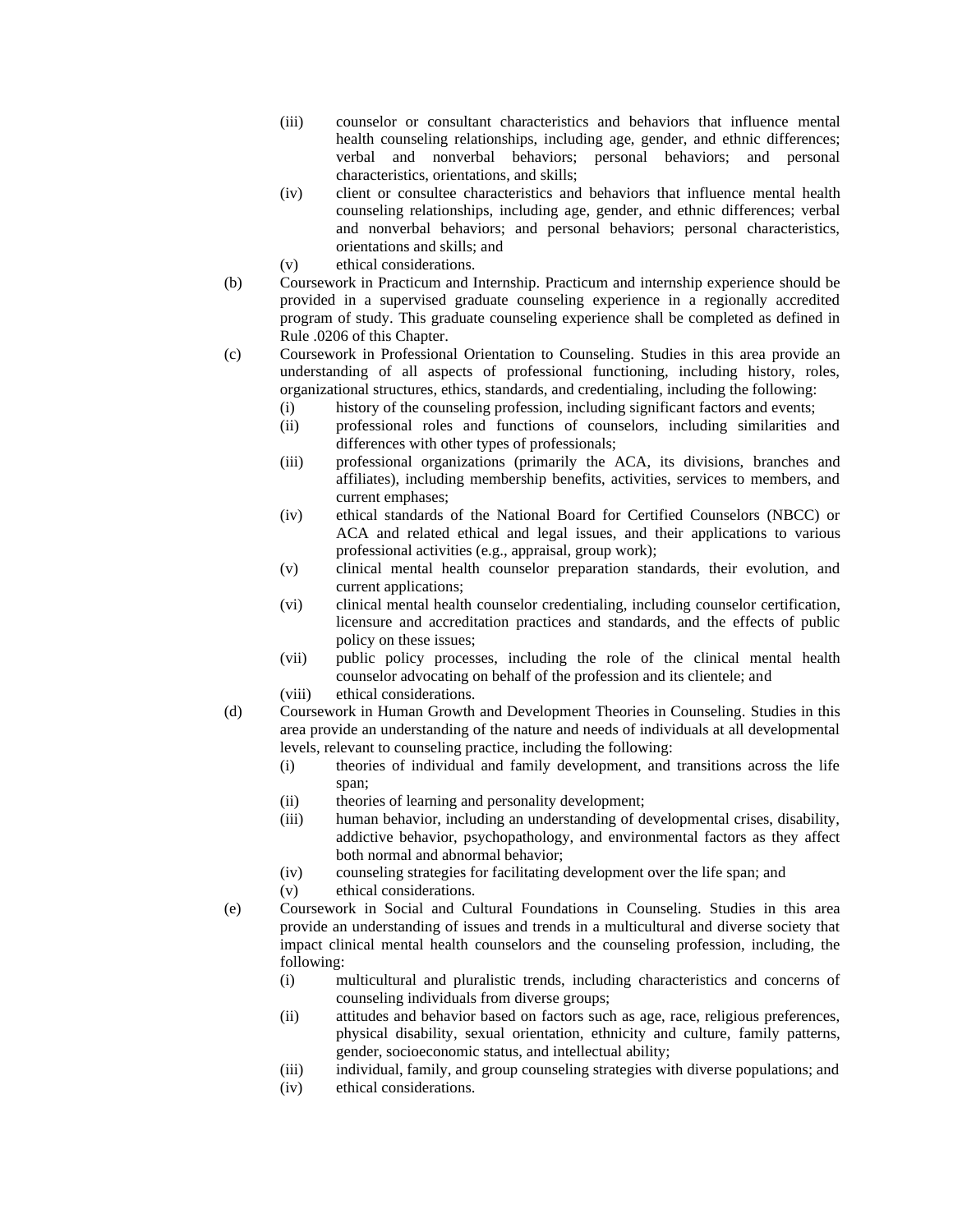(f) Coursework in Group Counseling Theories and Processes. Studies in this area provide an understanding of group development, dynamics, and counseling theories; group counseling methods and skills; and other group work approaches, including the following:

- (i) principals of group dynamics, including group counseling components, developmental stage theories, and group members' roles and behaviors;
- (ii) group leadership styles and approaches, including characteristics of various types of group leaders and leadership styles;
- (iii) theories of group counseling, including commonalities, distinguishing characteristics, and pertinent research and literature;
- (iv) group counseling methods, including group counselor orientations and behaviors, ethical standards, appropriate selection criteria, and methods of evaluation of effectiveness;
- (v) approaches used for other types of group work in counseling, including task groups, support groups, and therapy groups; and
- (vi) ethical considerations.
- (g) Coursework in Career Counseling and Lifestyle Development. Studies in this area provide an understanding of career counseling, development, and related life factors, including the following:
	- (i) career-counseling theories and decision-making process;
	- (ii) career, avocational, educational, and labor market information resources; visual and print media; and computer-based career information systems;
	- (iii) career-counseling program planning, organization, implementation, administration, and evaluation;
	- (iv) interrelationships among work, family, and other life roles and factors, including multicultural and gender issues as related to career counseling;
	- (v) career and educational placement counseling, follow-up, and evaluation;
	- (vi) assessment instruments and techniques relevant to career counseling;
	- (vii) computer-based career-development applications and strategies, including computer-assisted career-counseling systems;
	- (viii) career-counseling processes, techniques and resources, including those applicable to specific populations; and
	- (ix) ethical considerations.
- (h) Coursework in Assessment in Counseling. Studies in this area provide an understanding of individual and group approaches to assessment and evaluation in counseling practice, including the following:
	- (i) theoretical and historical bases for assessment techniques in counseling;
	- (ii) validity, including evidence for establishing content, construct, and empirical validity;
	- (iii) reliability, including methods of establishing stability, internal, and equivalence reliability;
	- (iv) appraisal methods, including environmental assessment, performance assessment, individual and group test and inventory methods, behavioral observations, and computer-managed and computer-assisted methods;
	- (v) psychometric statistics, including types of assessment scores, measures of central tendency, indices of variability, standard errors, and correlations;
	- (vi) age, gender, ethnicity, language, disability, and cultural factors related to the use of assessment and evaluation in counseling services;
	- (vii) strategies for selecting, administering, interpreting and using assessment and evaluation instruments, and techniques in counseling; and
	- (viii) ethical considerations.
- (i) Coursework in Research and Program Evaluation. Studies in this area provide an understanding of types of research methods, basic statistics, and ethical and legal consideration in research, including the following:
	- (i) basic types of research methods to include qualitative and quantitative research designs;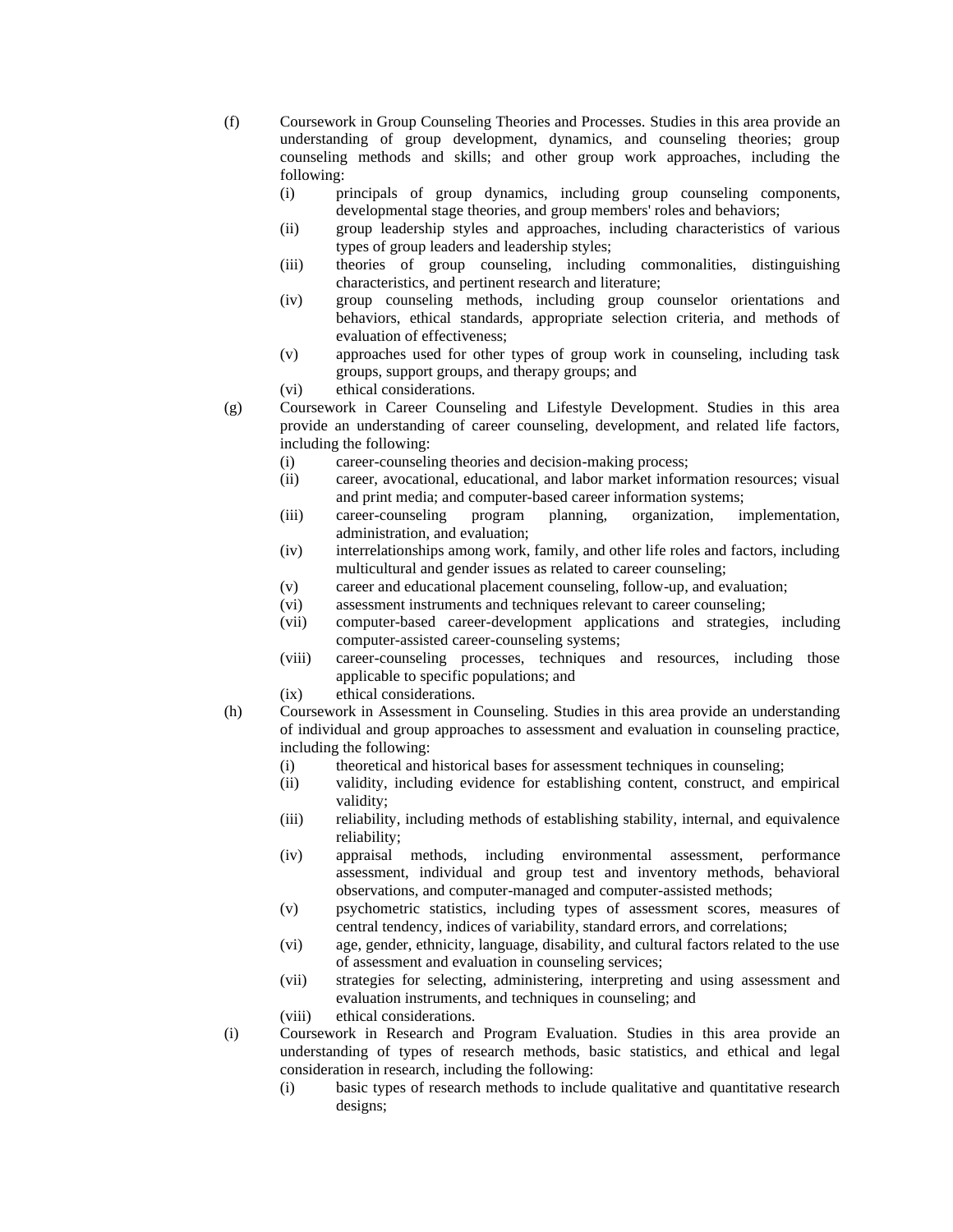- (ii) basic parametric and nonparametric statistics;
- (iii) principles, practices, and applications of needs assessment and program evaluation;
- (iv) uses of computers for data management and analysis; and
- (v) ethical and legal considerations.
- (3) passed an examination as defined in Rule .0305 of this Chapter; and

(4) submitted a complete application for licensed clinical mental health counselor associate.

To prevent a lapse in licensure, licensed clinical mental health counselor associates who desire to become licensed clinical mental health counselors shall complete the application process for the licensed clinical mental health counselor licensure no earlier than 60 days prior to expiration of their licensed clinical mental health counselor associate license or upon completion of the supervised professional practice hours as set forth in Rule .0208 of this Chapter to allow for administrative processing and Board action.

*History Note: Authority G.S. 90-334(h); 90-336(a); 90-336(b); Eff. January 1, 2010; Amended Eff. July 1, 2014; January 1, 2010; Pursuant to G.S. 150B-21.3A, rule is necessary without substantive public interest Eff. April 27, 2019; Amended Eff. January 1, 2020 (S.L. 2019-240, s. 3.(k)).*

## **21 NCAC 53 .0702 SUPERVISED PRACTICE FOR LICENSED CLINICAL MENTAL HEALTH COUNSELOR ASSOCIATE**

A licensed clinical mental health counselor associate shall not practice unless the following requirements have been met:

- (1) The licensed clinical mental health counselor associate shall submit a completed supervision contract, on forms available on the Board's website, www.ncblpc.org. A supervision contract form shall document the following:
	- (a) the name of the qualified clinical supervisor;
	- (b) contact information for the qualified clinical supervisor;
	- (c) the modality of supervision to be provided, such as live observation, co-therapy, audio and video recordings, and live supervision, as defined by Rule .0208 of this Chapter;
	- (d) the frequency of supervision; and

(e) the name and physical location of the site where the proposed supervision will take place. A separate supervision contract form shall be filed for each separate work setting.

- (2) If receiving supervision from more than one supervisor, a separate supervision contract form shall be filed for each individual qualified clinical supervisor.
- (3) A supervisor shall document, on forms available on the Board's website, www.ncblpc.org each quarter that supervision has occurred and shall file a final report upon termination or completion of supervision.
- (4) If not receiving supervision, the licensed clinical mental health counselor associate shall report such to the Board. A report shall be submitted to the Board within two weeks of termination of supervision and within two weeks of a change in the conditions specified in the supervision contract form on file with the Board.
- (5) A licensed clinical mental health counselor associate shall only provide counseling while under the supervision of a qualified clinical supervisor.
- (6) A licensed clinical mental health counselor associate shall renew his or her license as a licensed clinical mental health counselor associate if the supervision requirements to become a licensed clinical mental health counselor have not been completed prior to the expiration of the license.

*History Note: Authority G.S. 90-334(h); 90-336(c); Eff. January 1, 2010; Amended Eff. July 1, 2014; Pursuant to G.S. 150B-21.3A, rule is necessary without substantive public interest Eff. April 27, 2019; Amended Eff. January 1, 2020 (S.L. 2019-240, s. 3.(k)).*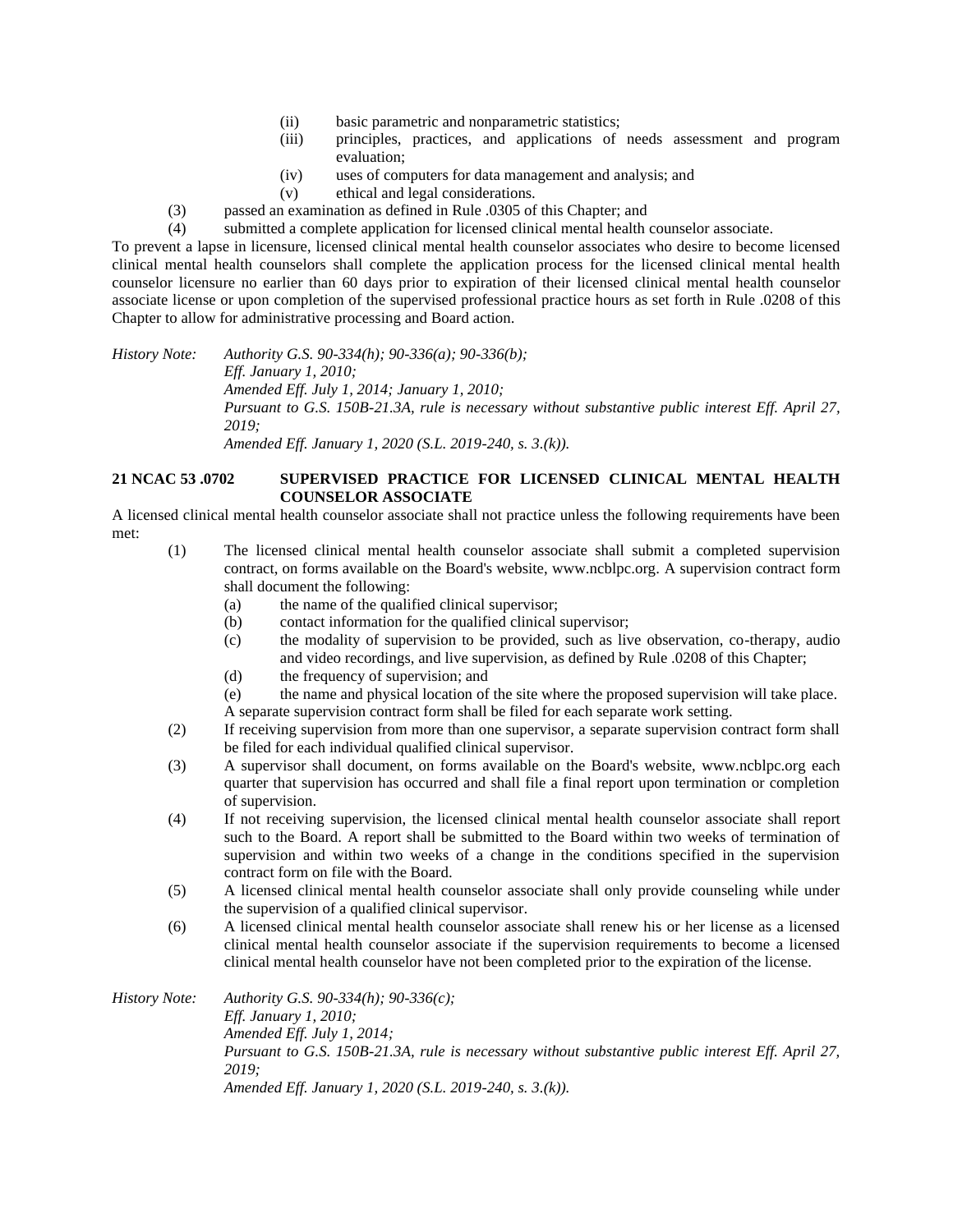# **SECTION .0800 – LICENSED CLINICAL MENTAL HEALTH COUNSELOR SUPERVISOR**

## **21 NCAC 53 .0801 LICENSED CLINICAL MENTAL HEALTH COUNSELOR SUPERVISOR**

(a) The credential of licensed clinical mental health counselor supervisor shall be granted by the Board to a licensed clinical mental health counselor who has satisfied the following requirements:

- (1) obtained an independent license that is not under supervision as defined in G.S.  $90-336(d)(4)$ ;
- (2) earned the equivalent of three semester graduate credits in clinical supervision training from a regionally accredited institution of higher education as documented by an official transcript, or 45 contact hours of continuing education in clinical supervision;
- (3) documented licensed professional counseling experience as defined in G.S. 90-336(d)(2); and
- (4) submitted a complete application for licensed clinical mental health counselor supervisor.

(b) The licensed clinical mental health counselor supervisor shall provide supervisees with a copy of a Professional Disclosure Statement specific to supervision that includes the following:

- (1) business address and telephone number of the licensed clinical mental health counselor supervisor;
- (2) the listing of degrees, credentials, and licenses held by the licensed clinical mental health counselor supervisor;
- (3) general areas of competence in mental health practice for which the licensed clinical mental health counselor supervisor may provide supervision (e.g., addictions counseling, school counseling, career counseling);
- (4) a statement documenting training in supervision and experience in providing supervision;
- (5) a general statement addressing the model of or approach to supervision, including role of the supervisor, objectives and goals of supervision, and modalities (e.g., tape review, live observation);
- (6) a description of the evaluation procedures used in the supervisory relationship;
- (7) a statement defining the limits and scope of confidentiality and privileged communication within the supervisory relationship;
- (8) a fee schedule, if applicable;
- (9) the emergency contact information for the licensed clinical mental health counselor supervisor; and
- (10) a statement indicating that the licensed clinical mental health counselor supervisor follows the American Counseling Association's Code of Ethics and the Center for Credentialing and Education's Approved Clinical Supervisor Code of Ethics as set forth in Rule .0102 of this Chapter.

(c) The supervisor shall provide written or electronically submitted reports, on forms provided by the Board on the website www.ncblpc.org each quarter that supervision has occurred and shall file a final report upon termination or completion of supervision. The supervisor shall be available for consultation with the Board or its committees regarding the supervisee's competence for licensure.

(d) A supervision contract form, as provided by the Board on the website www.ncblpc.org shall document the following:

- (1) the name of the qualified clinical supervisor;
- (2) contact information for the qualified clinical supervisor;
- (3) the modality of supervision to be provided, such as live observation, co-therapy, audio and video recordings, and live supervision, as defined by Rule .0208 of this Chapter;
- (4) the frequency of supervision; and
- (5) the name and physical location of the site where the proposed supervision will take place.
- A separate supervision contract form shall be filed for each supervisee.

(e) The licensed clinical mental health counselor supervisor, in collaboration with the supervisee, shall maintain a log of clinical supervision hours that includes the following:

- (1) the date;
- (2) supervision start and stop times;
- (3) the modality of supervision to be provided, such as live observation, co-therapy, audio and video recordings, and live supervision, as defined by Rule .0208 of this Chapter; and
- (4) notes on recommendations or interventions used during the supervision.

The licensed clinical mental health counselor supervisor shall maintain copies of these logs for a minimum of seven years beyond termination or completion of supervision and shall provide copies to the Board for inspection upon request.